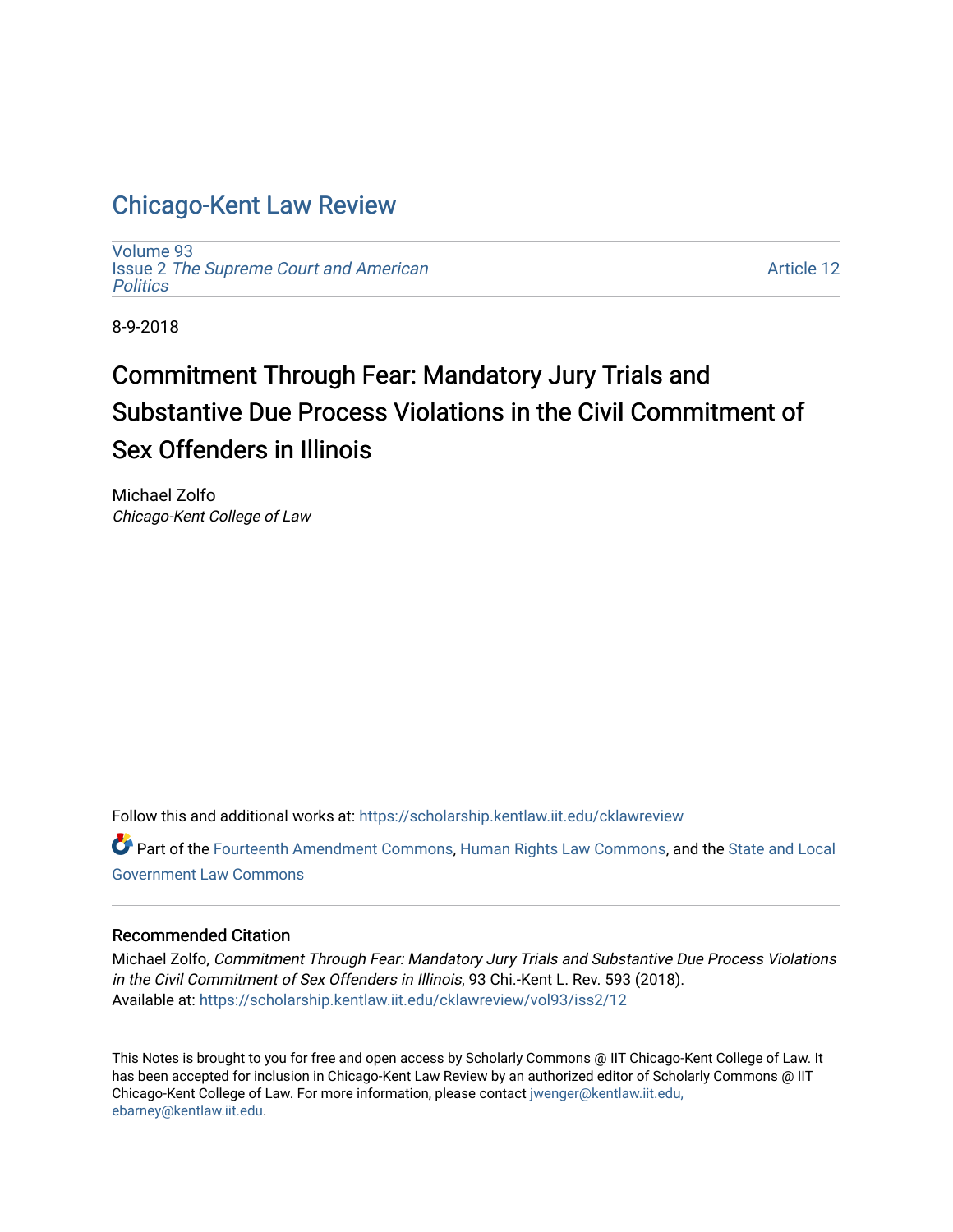## COMMITMENT THROUGH FEAR: MANDATORY JURY TRIALS AND SUBSTANTIVE DUE PROCESS VIOLATIONS IN THE CIVIL COMMITMENT OF SEX OFFENDERS IN ILLINOIS

## MICHAEL ZOLFO\*

## **INTRODUCTION**

Taking a person's liberty is one of the most consequential decisions in the American judicial system. The U.S. Constitution contains a number of protections that ensure individuals are treated fairly and equally before they can lose their liberty. The most prominent of these protections is the Fifth Amendment, which states "[n]o person shall be . . . deprived of life, liberty, or property, without due process of law."1 A government must provide a person with both substantial and procedural due process before they can lose their liberty and are confined by the state.

In Rushville, Illinois, there is a detention facility where 562 members of society are confined, many indefinitely. They are not confined because they were convicted of a crime and are being punished. They are not confined to serve as an example and deter others from crime. Rather, they are confined because they have been deemed too dangerous to live freely in society. These individuals are sex offenders, individuals who are often considered "the worst of the worst" of humanity.2 Sex offenders are not a group of people who engender much sympathy or advocacy. However, the U.S. Constitution states that before a government can make the drastic choice of taking a person's liberty, possibly for the rest of their lives, there are a number of protections and procedures that must be followed. It is the purpose of this Note to demonstrate that in Illinois, civilly-committed sex offenders are not afforded their due process rights under the Fifth and Fourteenth Amendments of the U.S. Constitution because they are given

<sup>\*</sup>J.D., Chicago-Kent College of Law, 2018. Executive Notes and Comments Editor, *Chicago-Kent Law Review*. The author would like to thank Daniel P. Coyne, Matthew M. Daniels, and the Law Offices of Chicago-Kent College of Law for their assistance and guidance in the research and writing of this Note.

<sup>1.</sup> U.S. CONST. amend. V.

<sup>2.</sup> Chris Serres, *Minnesota Sex Offenders: Are They Really the 'Worst of the Worst?'*, MINNEAPOLIS STAR TRIB. (Dec. 2, 2013, 10:38 AM), http://www.startribune.com/minnesota-sexoffenders-are-they-really-the-worst-of-the-worst/233945281/ [https://perma.cc/2GTB-FTP3].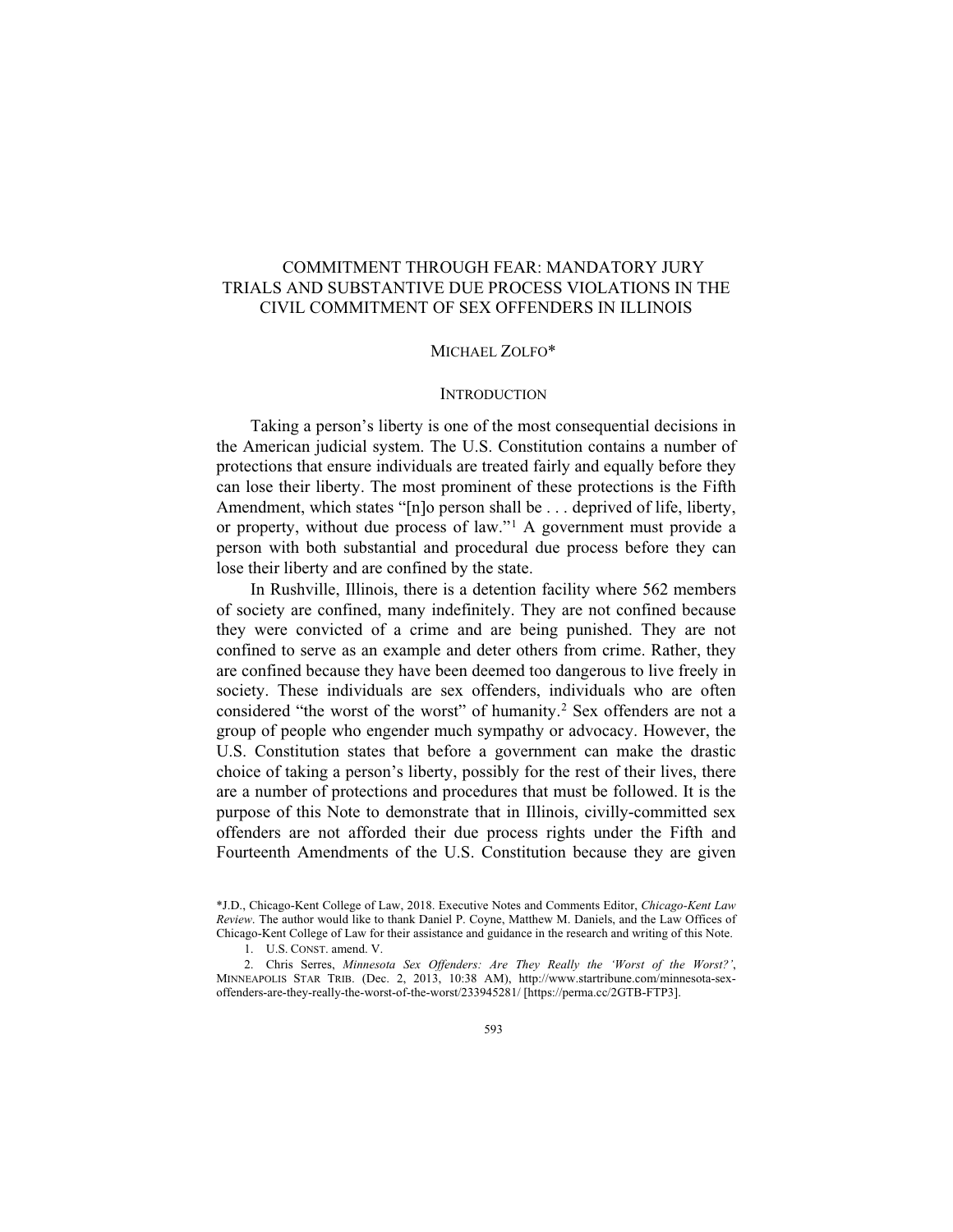the illusion that they have a right to a bench trial, but are then subjected to jury trials against their wishes.

The American public expects government protection from sex offenders and those who commit sexually violent crimes.<sup>3</sup> The nature of sexually violent crimes often cause the crime, the offender, and the victim to receive a large amount of media attention, often in a sensational manner.<sup>4</sup> As a result, when a sexually violent crime occurs, the intense media coverage only increases societal fear of sex offenders.<sup>5</sup> In response to public fear and concern over sex offenders and sexually violent crimes, the U.S. government and many state governments have used a variety of tactics to both remove sex offenders from the streets and to better understand the motives of offenders.6 Beginning as early as the 1930s, in the midst of a nationwide panic over sex offenders, many states attempted to calm the hysteria by passing "sexual psychopath" legislation to keep sex offenders under state control.7 As the twentieth century progressed, public fear of sex offenders declined.<sup>8</sup> However, the rise of newer forms of media, such as cable news and reality crime shows, initiated a second nationwide panic over sex offenders and sexually violent crimes in the 1980s and 1990s.9 This led to a flurry of new legislation at both the federal and state level designed to register, monitor, and control sex offenders, including a new tactic: civil commitment of sex offenders.10

As of October 2016, the federal government and twenty states, including Illinois, have enacted civil commitment laws for sex offenders.<sup>11</sup> The Illinois Sexually Violent Persons ("SVP") Commitment Act became effective on January 1, 1998, and was a response to concerns over sex offenders being released into the public after serving their criminal sentences with the Illinois Department of Corrections.<sup>12</sup> The Illinois SVP Commitment Act, much like the federal program and those in other states,

11. Anderson & Woolman, *supra* note 3, at 1374.

12. *See generally* Sexually Violent Persons Commitment Act, 725 ILL. COMP. STAT. 207/1–99 (2016).

<sup>3.</sup> Jennifer K. Anderson & Joanna Woolman, *Going Against the Grain of the Status Quo: Hopeful Reformations to Sex Offender Civil Commitment in Minnesota—*Karsjens v. Jesson, 42 MITCHELL HAMLINE L. REV. 1363, 1366 (2016).

<sup>4.</sup> *Id.* at 1377.

<sup>5.</sup> *Id.* at 1380.

<sup>6.</sup> *Id.* at 1372.

<sup>7.</sup> *Id.* at 1374.

<sup>8.</sup> *Id.*

<sup>9.</sup> *Id.* at 1374–75.

<sup>10.</sup> *Id.* at 1375; Christina Mancini & Daniel P. Mears, *Criminology: U.S. Supreme Court Decisions and Sex Offender Legislation: Evidence of Evidence-Based Policy?*, 103 J. CRIM. L. & CRIMINOLOGY 1115, 1122 (2013).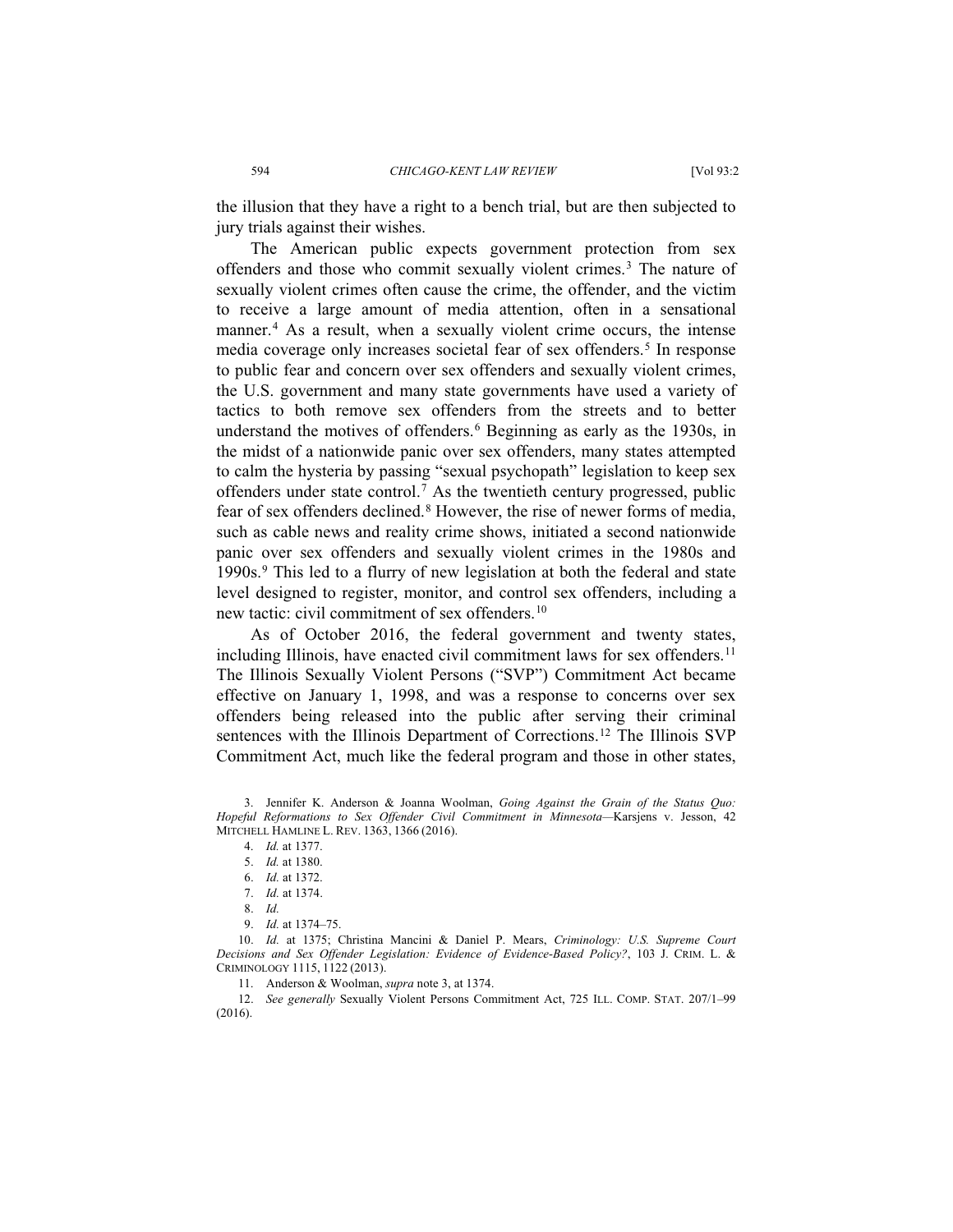#### 2018] *MANDATORY JURY TRIALS* 595

aims to commit sex offenders into government custody after they have completed their criminal sentences, and aims to provide treatment until they are no longer dangerous.13 The U.S. Supreme Court upheld the constitutionality of state sex offender civil commitment statutes in *Kansas v. Hendricks*, and upheld the constitutionality of the federal sex offender civil commitment in *United States v. Comstock*. <sup>14</sup> The Supreme Court held that so long as these programs are used for treatment purposes, and not as a way to further punish sex offenders, the programs are constitutional.15 However, two recent decisions in the Eighth Circuit and the Eastern District of Missouri have reexamined the constitutionality of sex offender civil commitment, and have particularly focused on the proper level of scrutiny courts should apply to Due Process Clause challenges by committed sex offenders.<sup>16</sup>

The purpose of this Note is to demonstrate that the Illinois SVP Commitment Act violates the Fifth and Fourteenth Amendments. The Fifth Amendment declares that "[n]o person shall be . . . deprived of life, liberty, or property without due process of law."17 The Illinois SVP Commitment Act's provisions that allow the prosecutors to demand a jury trial violates SVP respondents' due process rights. The jury trial provisions in the Illinois SVP Commitment Act results in offenders losing their liberty even though they do not pose a threat to society.

Part I of this Note will discuss the evolution and implementation of the Illinois SVP Commitment Act, and will specifically examine the sections that allow for the State to request a jury trial. Part II will examine the due process concerns that federal courts have raised when examining SVP statutes, and demonstrate how the Illinois SVP Commitment Act violates the due process rights of SVP respondents. Part III will examine the likelihood of success for legislative and judicial solutions to remedy the Due Process Clause violations that occur under the Illinois SVP Commitment Act.

13. *Id.* 207/40.

14. Kansas v. Hendricks, 521 U.S. 346, 350 (1997); United States v. Comstock, 560 U.S. 126, 131 (2010).

15. *See Hendricks*, 521 U.S. at 350; *Comstock*, 560 U.S. at 131.

16. Karsjens v. Piper, 845 F.3d 394, 411 (8th Cir. 2017); Van Orden v. Stringer, 262 F. Supp. 3d. 887 (E.D. Mo. 2017) (The Eastern District of Missouri reevaluated its decision in *Van Orden v. Schafer*, 129 F. Supp. 3d 839 (E.D. Mo. 2015), in light of the Eighth Circuit's decision in *Karsjens v. Piper*, and reversed its earlier decision finding the Missouri Sex Offender Rehabilitation and Treatment Services Program as unconstitutional as applied. The petitioners have filed an appeal to the Eighth Circuit, which is still pending.).

17. U.S. CONST. amend. V.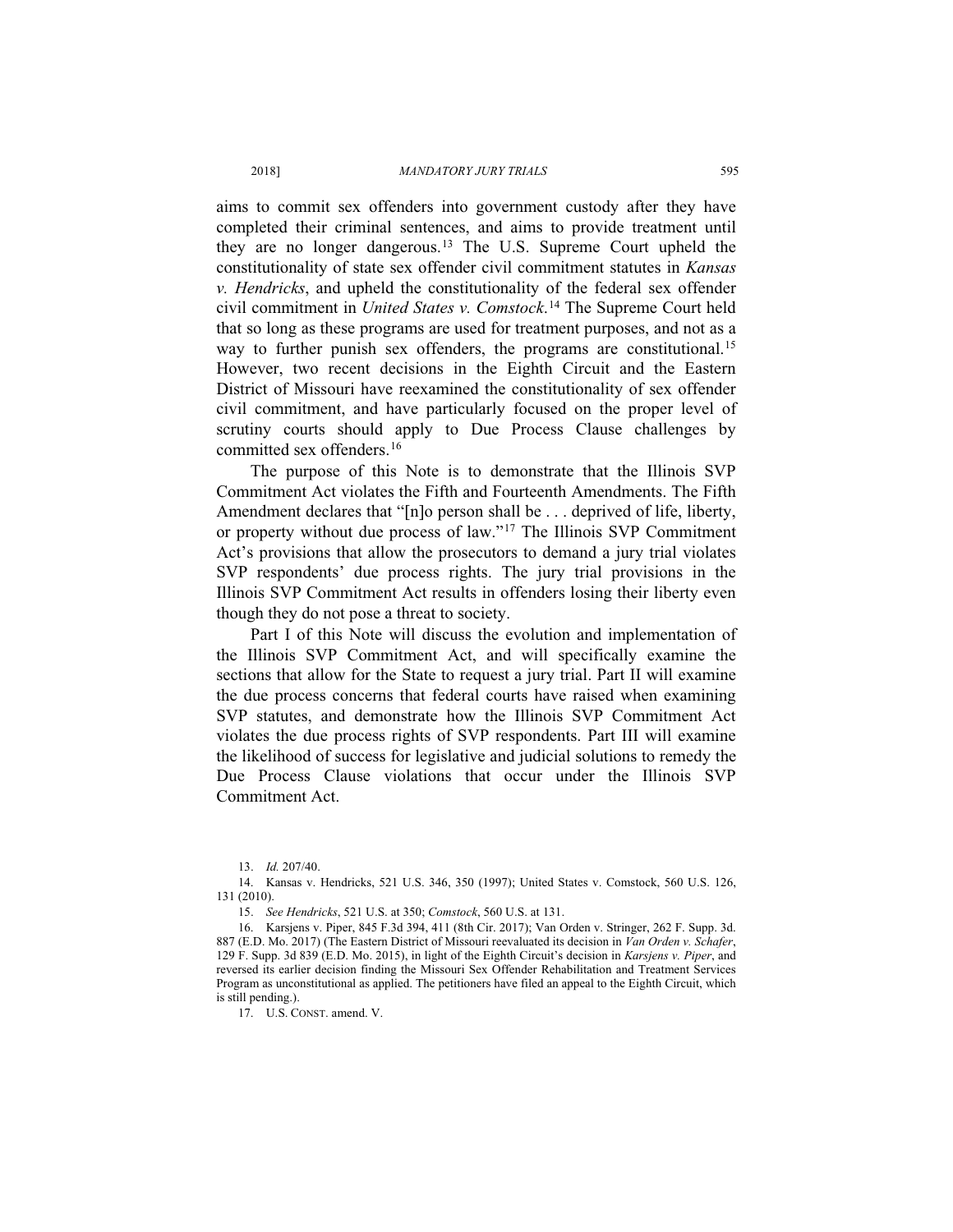## I. ILLINOIS SVP COMMITMENT ACT AND STATE RIGHT TO JURY TRIAL

The Illinois SVP Commitment Act was passed in 1997.<sup>18</sup> Illinois is one of seventeen states that passed SVP commitment laws between 1993 and 2005.19 These laws emerged during a time when public awareness and fear of violent criminals such as sex offenders was on the rise.20 The Illinois SVP Commitment Act was passed against this backdrop of heightened public attention to sexually violent crimes.<sup>21</sup> The following sections will examine the general constitutional requirements of an SVP program in order to better understand the rationale, terminology, and processes present in the Illinois SVP Commitment Act. The specifics of the Illinois SVP Commitment Act will then be highlighted, giving special attention to the provisions of the Act that grant prosecutors with a unilateral right to a jury trial.

## *A. General Requirements for SVP Commitment Programs*

The Supreme Court states that there are three criteria a SVP commitment statute must meet to be constitutional.<sup>22</sup> First, an SVP act must be civil in nature, not criminal.<sup>23</sup> If an SVP program is civil in nature, as opposed to criminal, traditional criminal law issues such as double jeopardy, cruel and unusual punishment, and ex post facto laws are not implicated.24 Second, an SVP program should require that the government prove three elements by the standard of either clear and convincing evidence or beyond a reasonable doubt: 1) the person has been convicted of a sexually violent offense; 2) the person suffers from a mental abnormality or personality disorder; and 3) the person is likely to further engage in acts of sexual violence.25 Third, an SVP program's purpose must not be for

18. 725 ILL. COMP. STAT. 207/1 (2016).

<sup>19.</sup> Thomas K. Zander, *Civil Commitment Without Psychosis: The Law's Reliance on the Weakest Links in Psychodiagnosis*, 1 J. SEXUAL OFFENDER CIVIL COMMITMENT 17, 22 (2005).

<sup>20.</sup> David A. Singleton, *Sex Offender Residency Statutes and the Culture of Fear: The Case for More Meaningful Rational Basis Review of Fear-Driven Public Safety Laws*, 3 U. ST. THOMAS L.J. 600, 602 (2006).

<sup>21.</sup> *See* Jeslyn A. Miller, *Sex Offender Civil Commitment: The Treatment Paradox*, 98 CAL. L. REV. 2093, 2097 (2010).

<sup>22.</sup> *See* Kansas v. Hendricks, 521 U.S. 346, 350 (1997); United States v. Comstock, 560 U.S. 126, 131 (2010); Kansas v. Crane, 534 U.S. 407, 409 (2002).

<sup>23.</sup> *Hendricks*, 521 U.S. at 361.

<sup>24.</sup> *Id.* at 368.

<sup>25.</sup> *Id.* at 352; *see* Addington v. Texas, 441 U.S. 418, 431 (1978) (explaining that the standard of proof in civil commitment proceedings should be either beyond a reasonable doubt or clear and convincing evidence, not preponderance of the evidence). The state or federal government proves that the person has a mental illness through a series of mental health evaluations, and proves that the person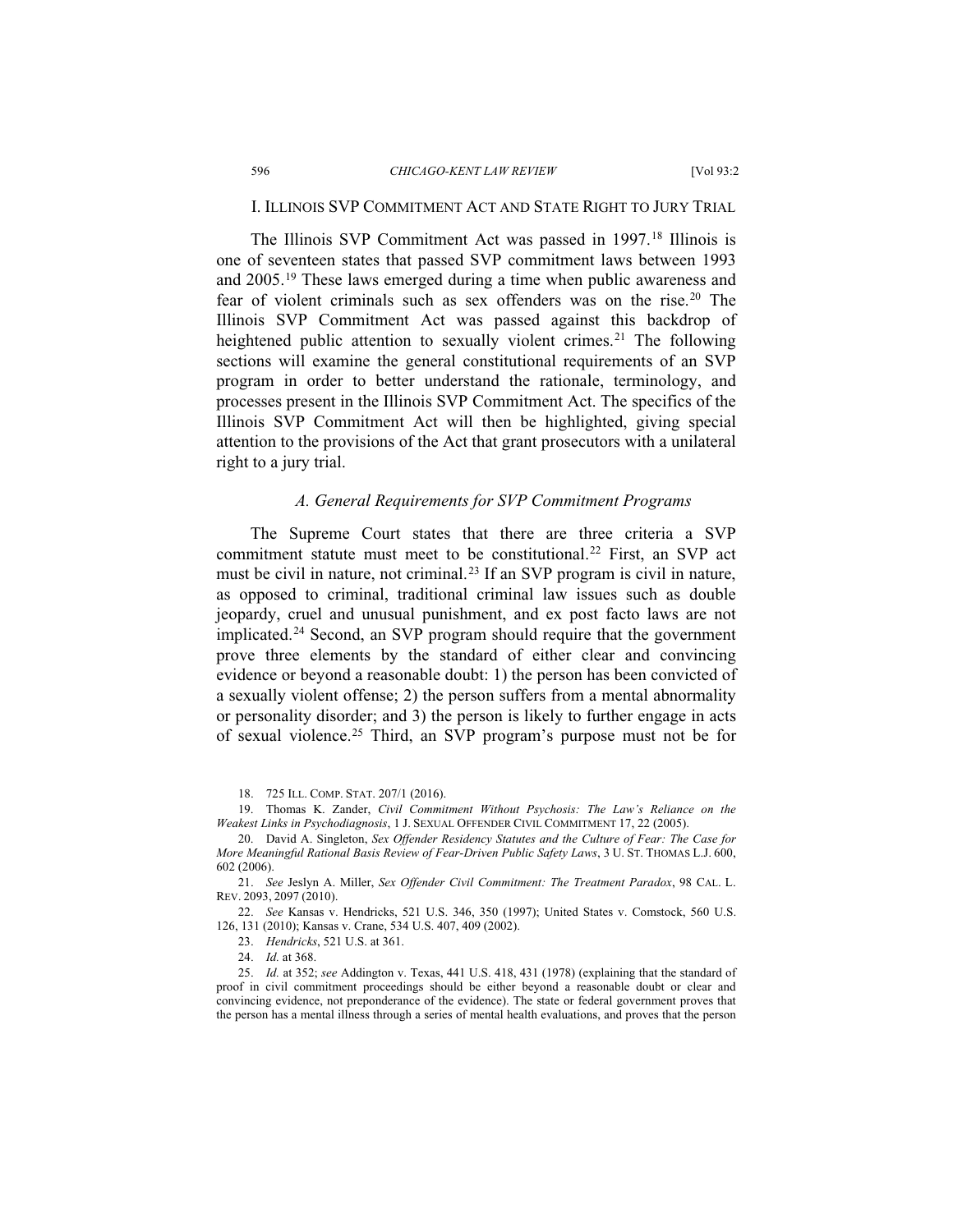either retribution or deterrence, but must be for treatment of the committed person and the protection of society from dangerous individuals.26 Justice Kennedy warned in *Hendricks* that if "treatment provisions were adopted as a sham or mere pretext" for confining sex offenders, the civil

commitment scheme would be declared unconstitutional.27

#### *B. Commitment Under Illinois SVP Commitment Act*

The first step to civilly commit a prisoner in Illinois is written notification. The Illinois Department of Corrections ("IDOC") must send written notification to the Illinois Attorney General or the county State's Attorney, not later than six months prior to the individual's anticipated release from imprisonment or mandatory supervised release, stating that an individual who was convicted of a sexually violent offense is set for release.28 The IDOC or any other agency with jurisdiction over the individual must provide the prosecutor's office with information regarding the individual's criminal history, mental condition, any treatment received by the individual, and the individual's future residence.<sup>29</sup> Once the State receives notice from IDOC, the prosecutor may choose to file an SVP petition alleging that all of the following apply to the person who is eligible for release (known as the "respondent"): 1) the respondent has been convicted of a sexually violent offense; 2) the respondent has a mental disorder; and 3) the respondent is dangerous to others because the person's mental disorder creates a substantial probability that he or she will further engage in acts of sexual violence.<sup>30</sup> A "mental disorder" is defined under the statute as "a congenital or acquired condition affecting the emotional or volitional capacity that predisposes a person to engage in acts of sexual violence."31 The statue does not give a definition of "substantial probability," but it is understood that in order to prove substantial probability, the State must demonstrate that it is "much more likely than not" that the respondent will engage in acts of sexual violence if he is released from custody untreated.32

is likely to commit further acts of violence also through a number of psychiatric evaluations, risk factors, and recidivism analysis. *See Hendricks*, 521 U.S. at 378–79.

<sup>26.</sup> *Hendricks*, 521 U.S. at 361.

<sup>27.</sup> *Id.* at 371 (Kennedy, J., concurring).

<sup>28. 725</sup> ILL. COMP. STAT. 207/9 (2016).

<sup>29.</sup> *Id.* 207/10(c).

<sup>30.</sup> *Id.* 207/15(b)(1).

<sup>31.</sup> *Id.* 207/5(b).

<sup>32.</sup> Ross A. Brennan, Note, *Keeping the Dangerous Behind Bars: Redefining What a Sexually Violent Person Is in Illinois*, 45 VAL. U. L. REV. 551, 566 (2011).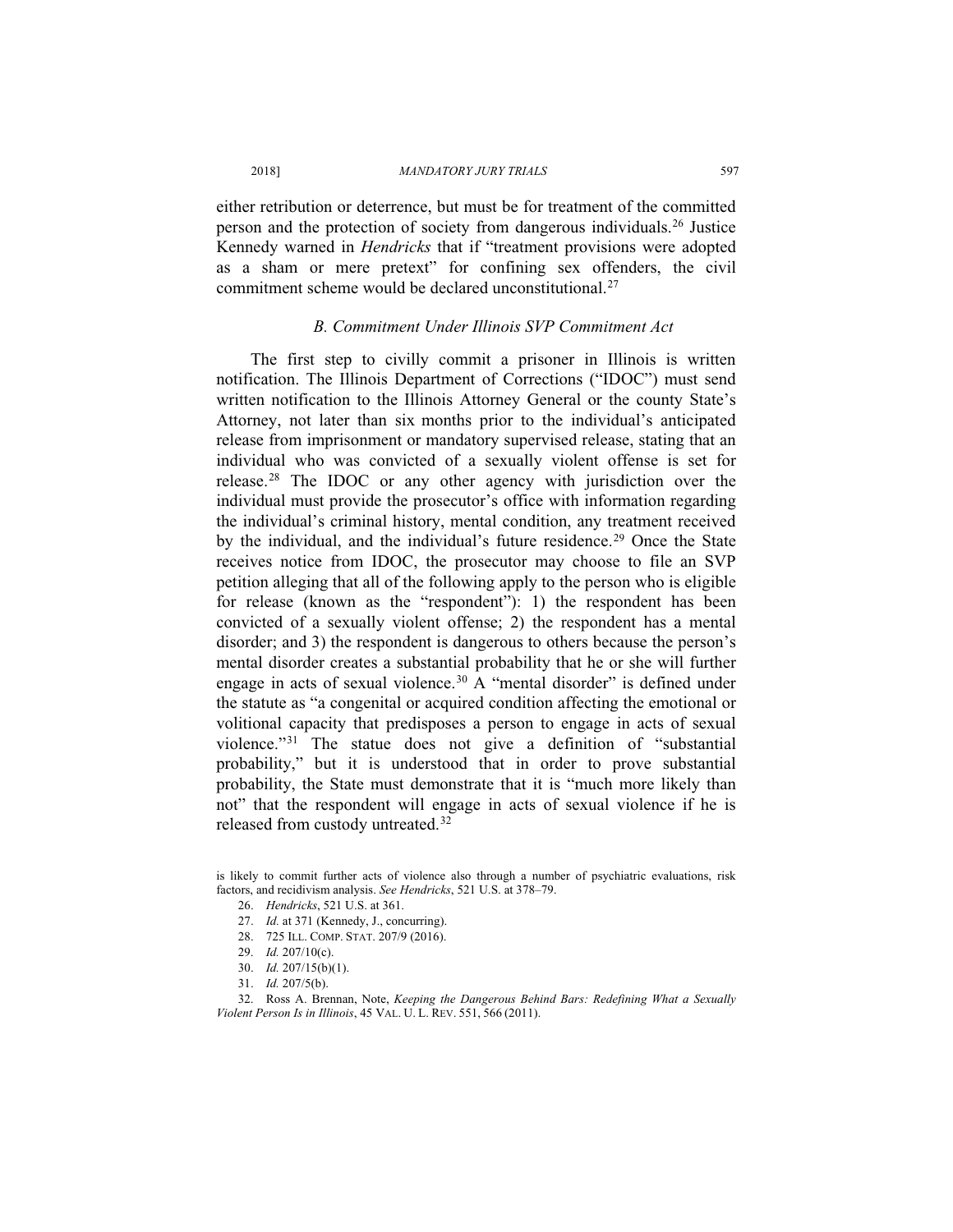#### 598 *CHICAGO-KENT LAW REVIEW* [Vol 93:2

Once the prosecutor files an SVP petition, a court must review the petition to determine whether there is cause to believe that the respondent is eligible for commitment under the Act.<sup>33</sup> If the court determines that cause exists, the respondent is then transferred from the custody of IDOC to the Illinois Department of Human Services ("DHS").<sup>34</sup> The court will then hold a hearing to determine whether there is probable cause to believe that the respondent is an SVP.35 The hearing must be held within seventytwo hours after the petition is filed, unless the respondent waives this timeline allow more time to prepare for the probable cause hearing.<sup>36</sup> If the court finds there is probable cause to believe that the respondent is an SVP, the court will order that the person remain in DHS custody for further evaluation and will set a date for a commitment trial.<sup>37</sup> If the court finds that there is not probable cause to believe the offender is an SVP, the respondent is returned to IDOC for release proceedings.<sup>38</sup> The trial to determine whether the respondent is an SVP must take place no later than 120 days after the finding of probable cause, unless the respondent waives this timeline in order to have more time to prepare for the commitment trial.<sup>39</sup> At the trial, the respondent, the respondent's attorney, the county State's Attorney, or the Attorney General may request a jury trial, as opposed to trying the case in front of a judge.40 If neither side requests a jury, the case will be tried before a judge at a bench trial. $41$ 

At the SVP commitment trial, the prosecutor has the burden of proving the three elements for SVP commitment beyond a reasonable doubt.42 At the trial, the judge or jury will hear all of the relevant evidence of respondent's sexually violent crimes, evidence about his or her mental state, and information about whether the respondent is substantially probable to engage in further acts of sexual violence. The judge or jury will hear the prosecutor's evidence in the form of opinions from psychologists, psychiatrists, or both.43 The SVP respondent may present their own witnesses if they wish, but they have no obligation to present evidence.<sup>44</sup> If

- 33. 725 ILL. COMP. STAT. 207/30(a).
- 34. *Id.*
- 35. *Id.* 207/30(b).
- 36. *Id.*
- 37. *Id.* 207/30(c).
- 38. *Id.*
- 39. *Id.* 207/35(a).
- 40. *Id.* 207/35(b).
- 41. *Id.*
- 42. *Id.* 207/35(d)(1).
- 43. *Id.* 207/35(b).
- 44. *Id.*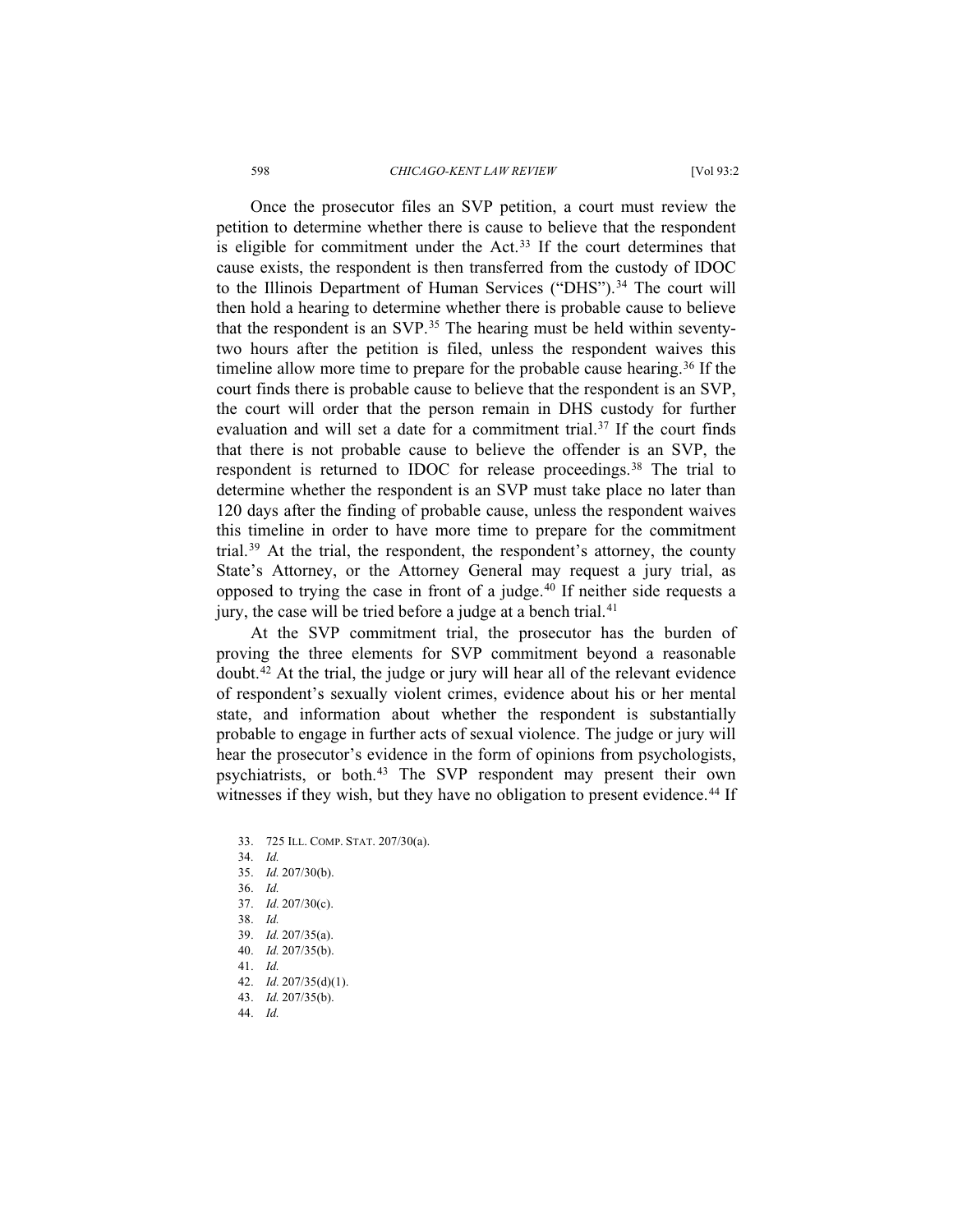#### 2018] *MANDATORY JURY TRIALS* 599

the judge or jury determines that the State has proved that the respondent fulfills the elements of the SVP Commitment Act beyond a reasonable doubt, the court will then enter a judgment against the respondent and the respondent will be committed to DHS custody.45 If the judge or jury finds that the prosecutor has not proved that the respondent is a SVP beyond a reasonable doubt, the respondent will be returned to IDOC for release proceedings.46 Once the court enters a commitment order against the respondent, there are two options for where the respondent will receive their control, care, and treatment. $47$  The first option is that the respondent can be placed on conditional release in the community.48 The second option is the respondent will be committed in a DHS Treatment and Detention Facility ("TDF"), where the respondent will remain until such a time that they are no longer a SVP or are granted conditional release.<sup>49</sup>

## *C. Release from a TDF Under Illinois SVP Commitment Act*

## 1. Discharge Through Periodic Evaluation

Once a respondent is found to be an SVP and is committed to DHS, there are three main processes by which the respondent can be released from civil commitment. The first is through periodic evaluation.<sup>50</sup> A committed person must be given periodic reevaluations at least once every twelve months.51 These periodic reevaluations must be submitted in a written report to the court which entered the commitment order.<sup>52</sup> The purpose of the reevaluation is to determine whether the respondent 1) has made sufficient progress in treatment to be conditionally released or 2) the respondent's condition has so changed from the most recent evaluation or commitment that the respondent is no longer a SVP.<sup>53</sup> If the evaluator finds that the respondent has made sufficient progress in their treatment, or is no longer an SVP, he or she should inform the court of this and the respondent will be discharged.<sup>54</sup>

- 45. *Id.* 207/35(f).
- 46. *Id.*
- 47. *Id.* 207/35(b)(2).
- 48. *Id.*
- 49. *Id.*
- 50. *Id.* 207/55.
- 51. *Id.* 52. *Id.*
- 53. *Id.*
- 54. *Id.*; *id.* 207/65(b)(3).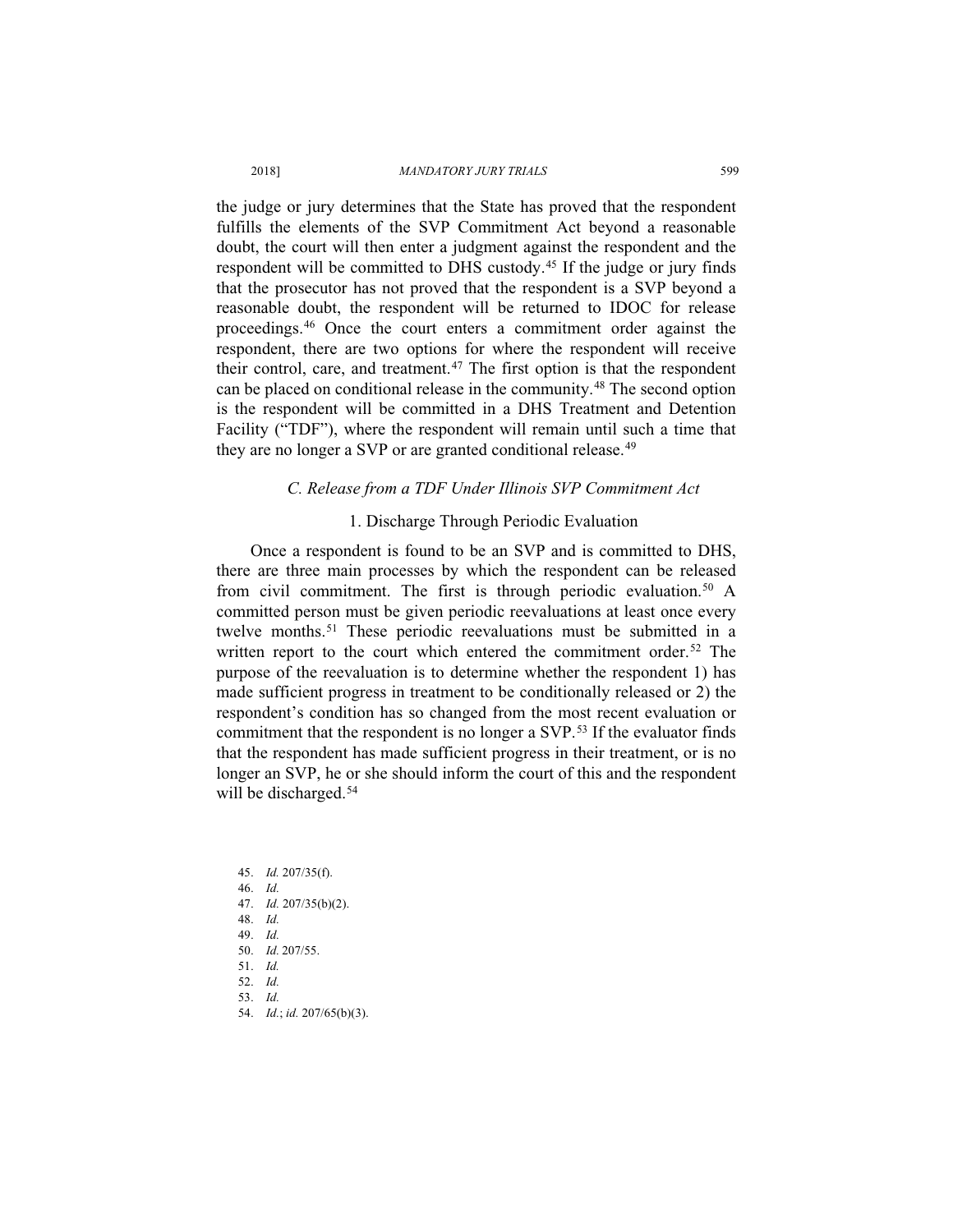#### 600 *CHICAGO-KENT LAW REVIEW* [Vol 93:2

## 2. Petition for Conditional Release

A respondent can also be released from DHS custody by petitioning the court for conditional release.<sup>55</sup> A respondent or the prosecutor's office may petition the committing court to modify its order for conditional release, so long as at least twelve months have elapsed since the initial commitment order or the most recent continuing commitment order.<sup>56</sup> Once the court receives the petition for conditional release, the court may appoint an examiner to evaluate the mental condition of the respondent and report to the court.<sup>57</sup> The prosecutor's office then has the right to have the respondent evaluated by the State's experts.<sup>58</sup> After the examinations are completed, the court will set a probable cause hearing.<sup>59</sup> If the court finds that there is probable cause to believe that the respondent is no longer substantially probable to engage in acts of sexual violence while on conditional release, the court will set a hearing date for further consideration.60 At the next hearing, the court, without a jury, will hear the petition as soon as all reports are filed.<sup>61</sup> The court must grant the petition unless the State proves by clear and convincing evidence that the respondent has not made sufficient progress in treatment and is still substantially probable to engage in acts of sexual violence.<sup>62</sup> If the State cannot meet this burden, the court will notify DHS that the respondent should enter into conditional release. If the court finds that the State has met its burden, the person will remain in custody at the TDF.<sup>63</sup>

## 3. Petition for Discharge from DHS Custody

Much like a petition for conditional release, a petition for full discharge from DHS custody begins with a petition from the respondent, his or her attorney, or the prosecutor's office.<sup>64</sup> After the court receives the petition, the court will set a probable cause hearing to determine whether facts exist to believe that the respondent's condition has so changed in the time since his or her most recent periodic reexamination that the respondent

- 55. 725 ILL. COMP. STAT. 207/60(a).
- 56. *Id.*
- 57. *Id.* 207/60(c).
- 58. *Id.*
- 59. *Id.* 60. *Id.*
- 61. *Id.* 207/60(d).
- 62. *Id.*
- 63. *Id.* 207/60(f).
- 64. *Id.* 207/65(b)(1).
-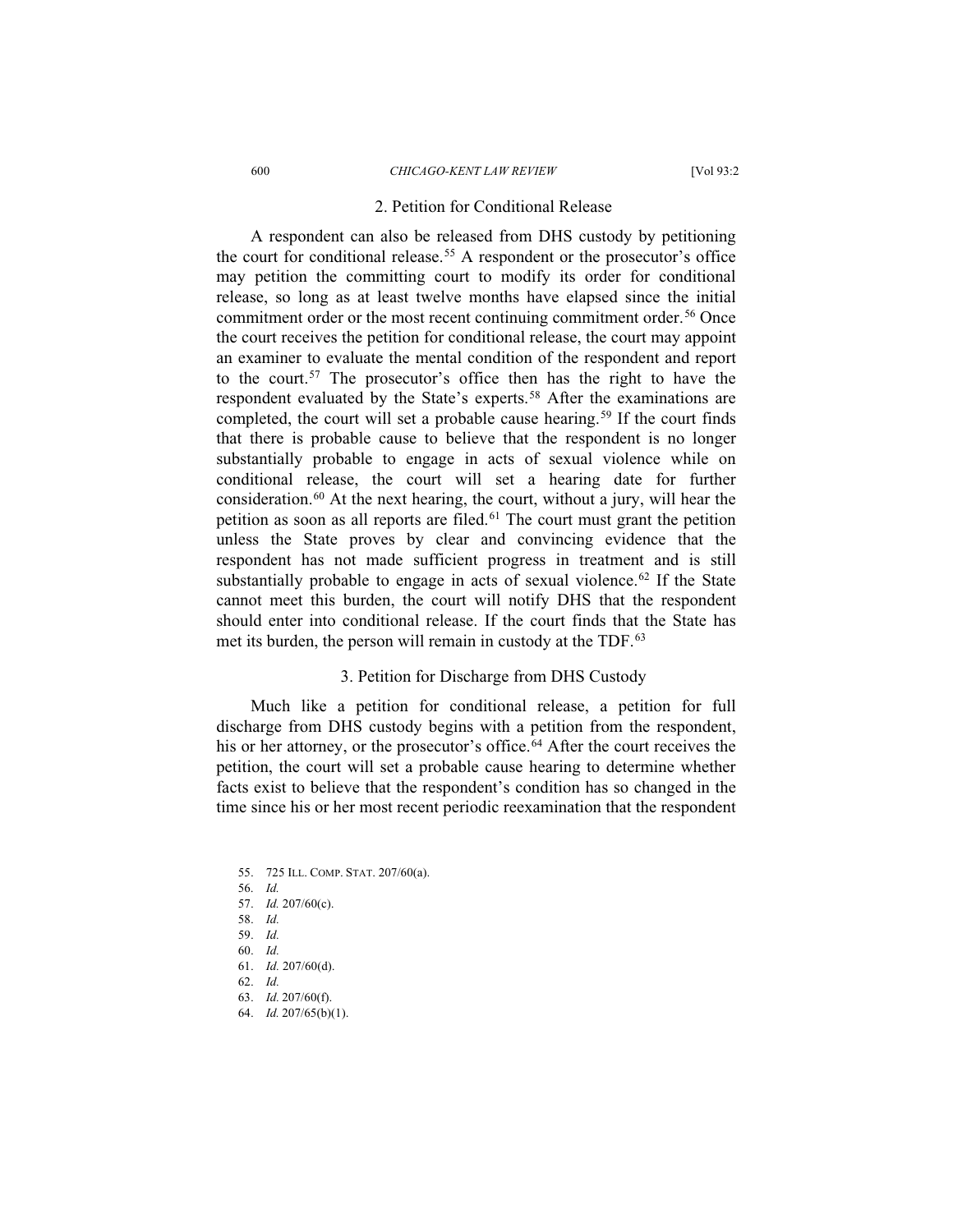#### 2018] *MANDATORY JURY TRIALS* 601

is no longer an SVP.65 If the court finds the petition frivolous or that the respondent was recently found to be an SVP, the court will deny the petition.66 If not, the court may find that there is probable cause that the petitioner is no longer an SVP, and set a hearing on the issue.<sup>67</sup> At this hearing, unlike a hearing for conditional release, either the respondent or the prosecutor's office may demand a jury.<sup>68</sup> The finding of the jury must be unanimous.<sup>69</sup> The State must prove by clear and convincing evidence that the person is still an SVP.70 If the State does not meet this standard, the respondent is released from DHS custody, but if the State proves the person is still an SVP, the person remains committed at a TDF.<sup>71</sup> The respondent can also be placed on conditional release.

The text of the SVP Commitment Act seems to present the defendant with a choice as to whether they would prefer a bench trial or a jury trial, similar to criminal trials.<sup>72</sup> However, this is an illusory choice for SVP respondents. Despite allowing for the respondent to demand a jury trial or a bench trial, the Act also allows for the prosecutor to request a jury during the commitment or discharge proceedings.<sup>73</sup> Thus when the State determines that it wants a jury trial, the respondent's decision is overridden, regardless of the respondent's right to a bench trial. The respondent only has a right to a bench trial if the prosecutor chooses to allow it. This illusory right to choose whether a respondent will face a bench trial or jury trial does not exist in other Illinois in other civil commitment proceedings, and also differs from SVP commitment acts in other jurisdictions.

## *D. Jury Requests in Civil Commitment Proceedings*

Section 207/20 of the Illinois SVP Commitment Act specifically states that all proceedings under the act are civil in nature, and thus not criminal.74 This is a very important distinction. The fact that the statute is civil means that the SVP Commitment Act is not subject to the Sixth Amendment requirement that "[i]n all criminal prosecutions, the accused shall enjoy the right to a speedy and public trial, by an impartial jury of the

65. *Id.* 66. *Id.* 67. *Id.* 68. *Id.* 207/65(b)(2). 69. *Id.* 70. *Id.* 71. *Id.* 207/65(b)(3). 72. *See id.* 207/35(c). 73. *Id.* 74. *Id.* 207/20.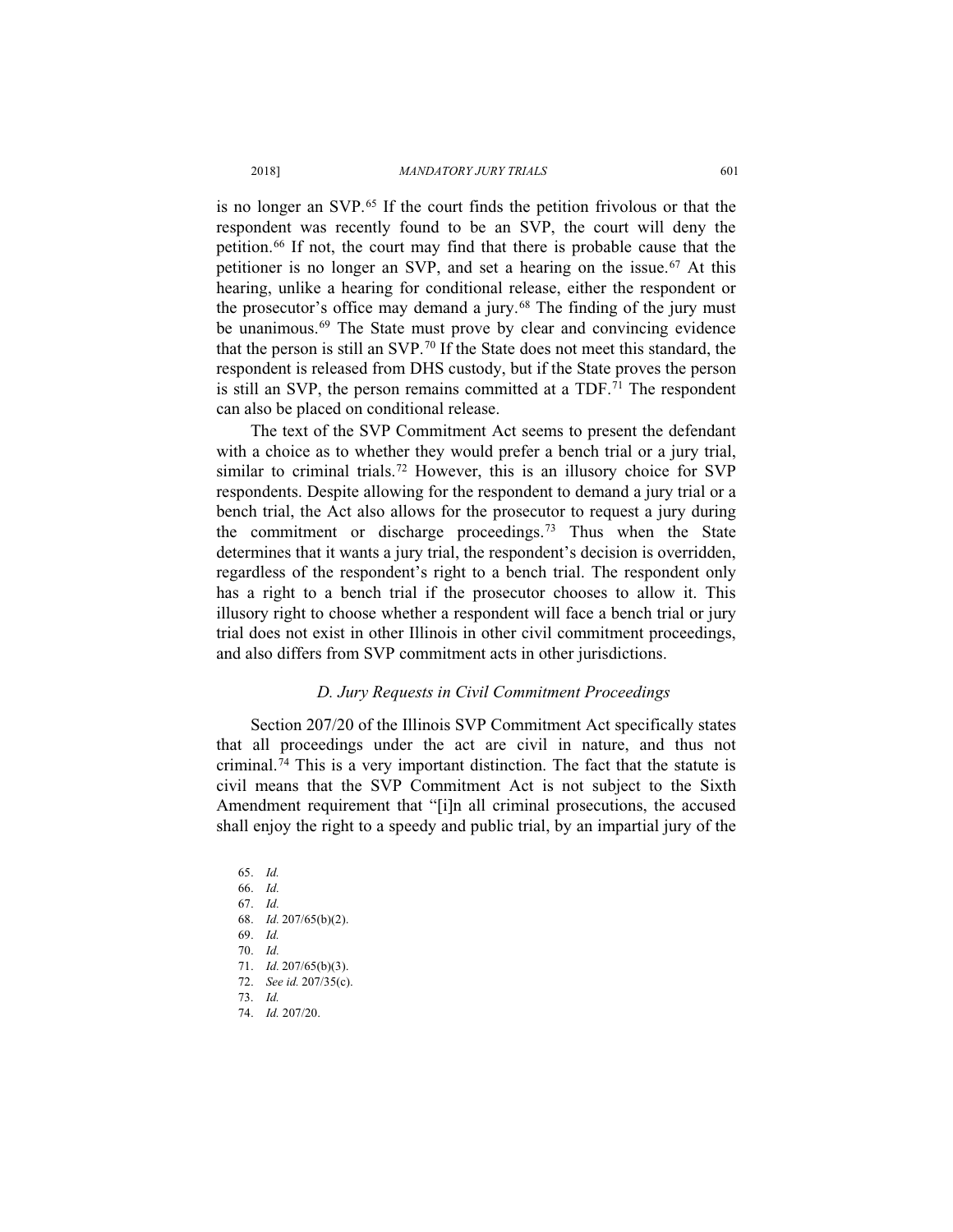State and district wherein the crime shall have been committed."75 The Supreme Court has deemed the Sixth Amendment protections "fundamental to the American scheme of justice," and has held that Sixth Amendment protections apply in all federal and state criminal trials.<sup>76</sup> However, because commitment statutes such as the Illinois SVP Commitment Act are civil in nature, the Sixth Amendment protections do not apply.77

Because a civil commitment is not a criminal action, it is not governed by the Sixth Amendment, but rather the Seventh Amendment.78 In civil trials, the Seventh Amendment governs whether the parties have the right to a jury.79 The Seventh Amendment provides "[i]n Suits at common law, where the value in controversy shall exceed twenty dollars, the right of trial by jury shall be preserved."80 Therefore, a jury trial is only guaranteed in civil cases if the particular action was accompanied by a right to a jury trial under the English common law.81 The Seventh Amendment is unique in that it is one of the few constitutional amendments that has not been incorporated to apply to the states. $82$  This means that the Supreme Court has not ruled that the Seventh Amendment applies to citizens in each of the fifty states, and that states are "free to make an independent determination of the scope of the right under merged courts."83

The Illinois Constitution states that "[t]he right of trial by jury as heretofore enjoyed shall remain inviolate."<sup>84</sup> The Illinois Supreme Court has interpreted this to mean that the right to a jury trial is preserved in the same state as it was under the English common law.<sup>85</sup> When evaluating whether a civil plaintiff, such as an SVP respondent, is entitled to a civil jury trial, Illinois courts will look to the English common law to determine if that cause of action was granted a right to a jury trial.86 In *Smith v. People ex rel. Bartholomew*, the Illinois Supreme Court concluded that the

78. U.S. CONST. amend. VII.

80. U.S. CONST. amend. VII.

82. Eric J. Hamilton, *Federalism and the State Civil Jury Rights*, 65 STAN. L. REV. 851, 852 (2010).

83. *Id*. at 854.

84. ILL. CONST. art. I, § 13.

85. Lazarus v. Vill. of Northbrook, 199 N.E.2d 797, 799 (Ill. 1964).

86. *See id.*

<sup>75.</sup> U.S. CONST. amend. VI.

<sup>76.</sup> Duncan v. Louisiana, 391 U.S. 145, 149 (1968).

<sup>77.</sup> Richard L. Peterson, Note, *Unintelligent Jury Waivers: A Call to Amend Federal Rule of Criminal Procedure 23(a)*, 21 GEO. MASON U. C.R. L.J. 441, 446 (2011).

<sup>79.</sup> Paul Mogin, *Why Judges, Not Juries, Should Set Punitive Damages*, 65 U. CHI. L. REV. 179, 184–85 (1998).

<sup>81.</sup> Mogin, *supra* note 79, at 186.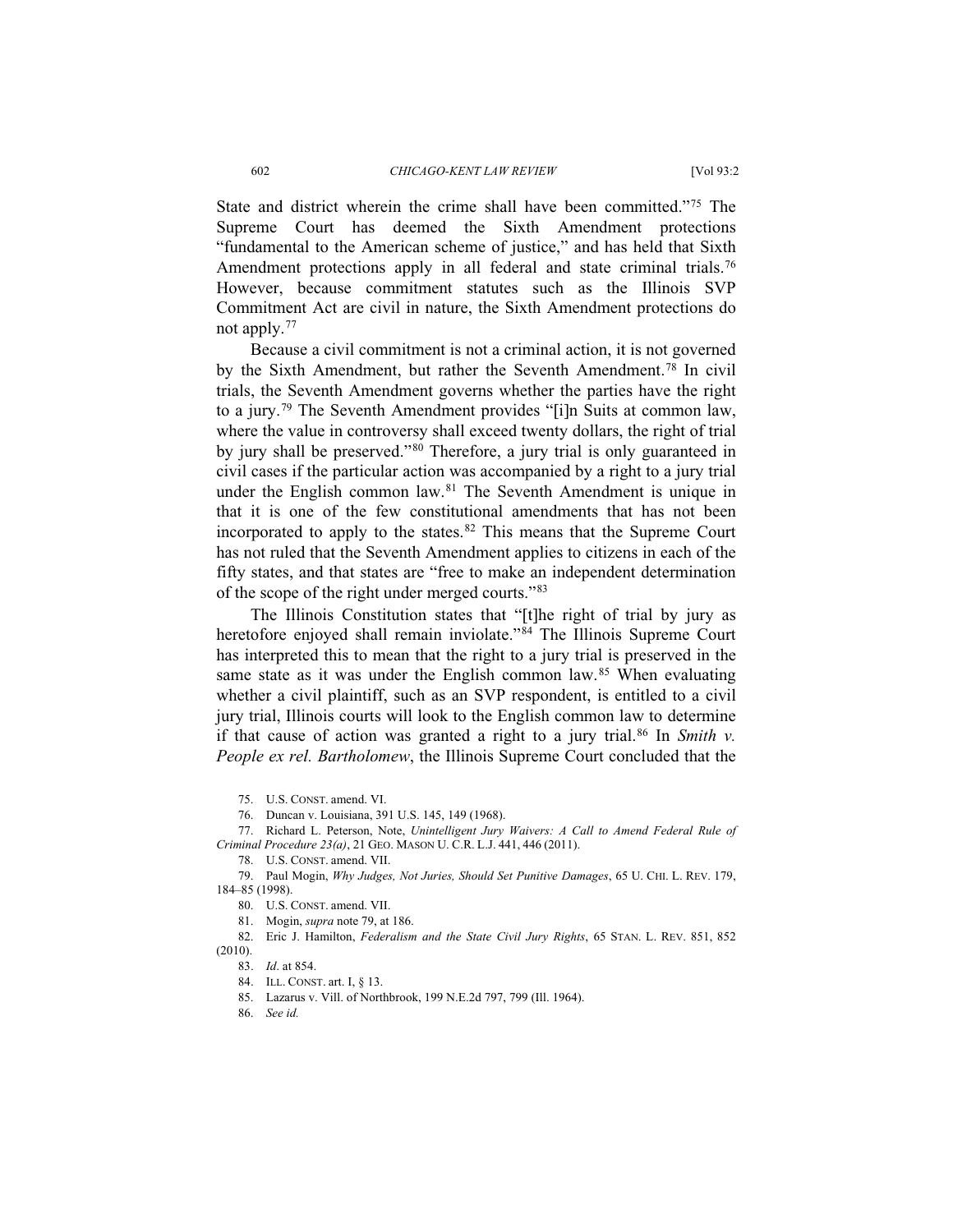#### 2018] *MANDATORY JURY TRIALS* 603

Illinois Constitution guaranteed a right to a jury trial in non-SVP civil commitment proceedings.87 The Illinois Supreme Court ruled in *Smith* that the insanity commitment of the petitioner was constitutionally valid because the individual was afforded written notification, a hearing, and proper service before being declared insane by a jury.<sup>88</sup> The Illinois Supreme Court stated that if the individual was committed by the State without a determination by a jury, the commitment would have been in "derogation of the rights of civil liberty guaranteed by the constitution."89 Thus Illinois civil commitment respondents have a right to a jury trial. *Smith* did not however grant the prosecutors the right to demand a jury trial in civil commitment trials, nor to override a respondent's request for a bench trial.

#### II. DUE PROCESS PROTECTIONS IN SVP COMMITMENT PROGRAMS

The Fifth Amendment of the U.S. Constitution declares, "[n]o person shall be . . . deprived of life, liberty, or property, without due process of law."90 The Fourteenth Amendment similarly reads, "[n]o state shall make or enforce any law which shall abridge the privileges or immunities of citizens of the United States; nor shall any state deprive any person of life, liberty, or property, without due process of law."<sup>91</sup> These two amendments, taken together, comprise what is known as the Due Process Clause, which ensures that "neither the federal nor the state governments can deprive any person of life, liberty, or property without due process of law."92

There are two distinct protections that American citizens are afforded under the Due Process Clause. The first protection is often called "procedural due process."<sup>93</sup> This refers to the actual procedures that federal and state governments must follow in order to take a person's life, liberty, or property.94 For example, procedural due process challenges typically involve improper notice, unfair timelines, or the government agents not following the proper procedural safeguards.<sup>95</sup> The second protection

<sup>87.</sup> Smith v. People *ex rel.* Bartholomew, 65 Ill. 375, 379 (1872).

<sup>88.</sup> *Id.*

<sup>89.</sup> *Id.*

<sup>90.</sup> U.S. CONST. amend. V.

<sup>91.</sup> *Id.* amend. XIV, § 1.

<sup>92.</sup> ERWIN CHEMERINSKY, CONSTITUTIONAL LAW 603 (4th ed. 2013).

<sup>93.</sup> *Id.*

<sup>94.</sup> *Id.*

<sup>95.</sup> *See*, *e.g.*, Cleveland Bd. of Educ. v. Loudermill, 470 U.S. 532, 542 (1985) (holding that petitioner could not terminate respondent's employment without allowing proper time for review and providing adequate notice).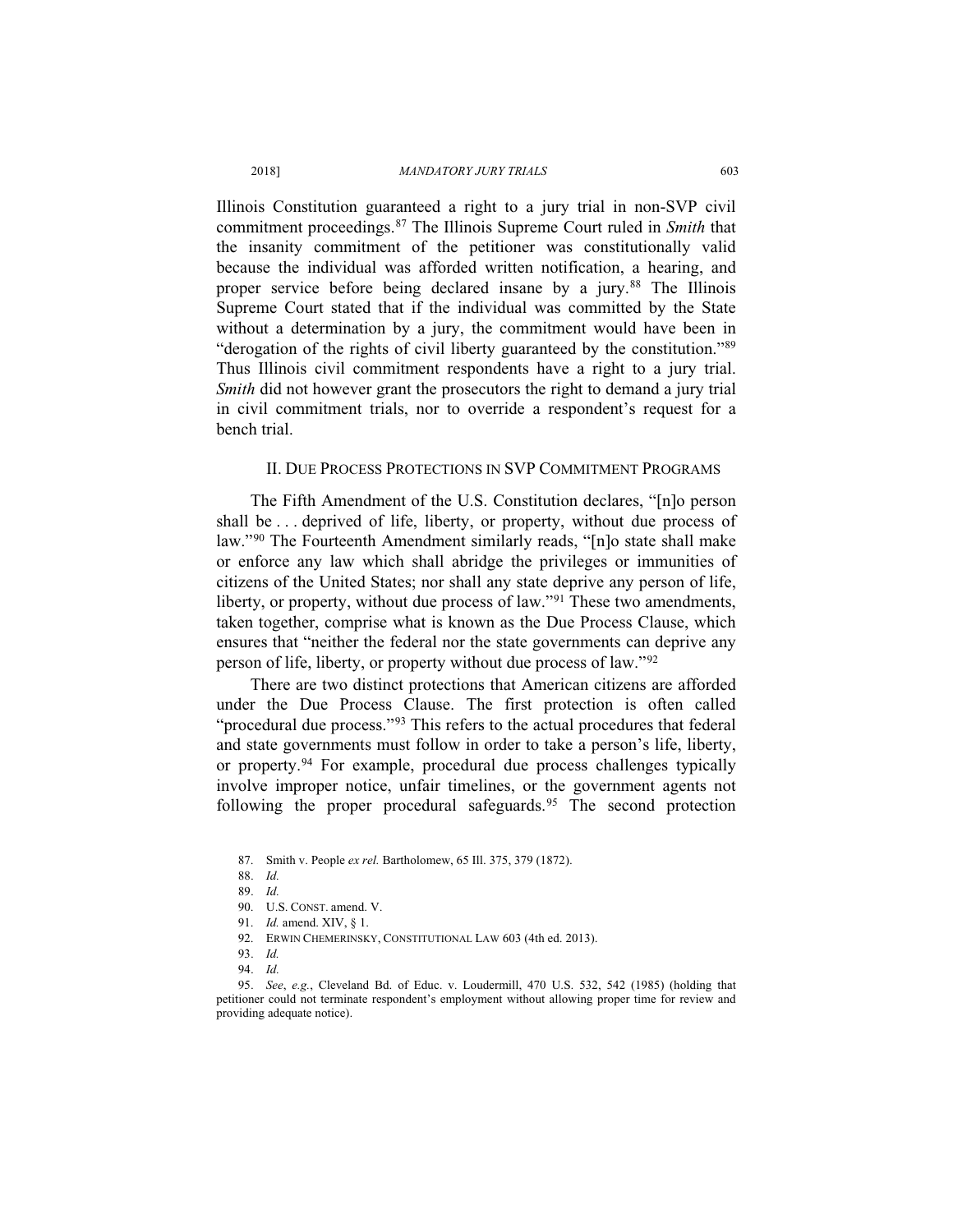afforded by the Due Process Clause is called "substantive due process."96 Substantive due process ensures that federal and state governments have a compelling reason for taking a person's liberty, and that the action is "reasonable in relation to its subject and is adopted in the interests of the community."97 Substantive due process protects those rights that are "implicit in the concept of ordered liberty."<sup>98</sup> The Due Process Clause promotes procedural fairness and ensures that any deprivation of liberty is supported by a reasonable and compelling government purpose.<sup>99</sup>

When evaluating a statute that deprives a fundamental liberty interest, the Supreme Court demands that the government have a compelling state interest in depriving that person of their liberty, and that the liberty is only taken by means that are narrowly tailored to achieve the government's purpose.100 Because SVP laws involve a large amount of procedure and process, SVP laws must be written, and enforced, in a way that guarantees all individuals will have their procedural due process rights respected. SVP civil commitment laws must also conform to the "rights implicit in the concept of ordered liberty."101 In order for an SVP Act to be constitutional, the government must have a compelling reason to take away the liberty of the committed individual. The following sections will focus on how federal courts have recently found SVP civil commitment acts in other states to be unconstitutional, and how the Illinois SVP Commitment Act violates the substantive due process rights of committed SVPs in Illinois.

#### *A. Due Process Challenges to Minnesota SVP Commitment Act*

In 2015, fourteen individuals civilly committed under the Minnesota Sex Offender Program ("MSOP") sued its administrators and employees in the District Court of Minnesota on behalf of a class of over 700 committees, seeking a declaratory judgment that the MSOP was unconstitutional both as written and as applied.<sup>102</sup> The district court first considered the constitutionality of the MSOP as written. The district court reiterated the constitutional basis for civil commitment programs from *Hendricks*, stating, "a civil commitment statutory scheme is permitted

96. CHEMERINSKY, *supra* note 92.

97. W. Coast Hotel Co. v. Parrish, 300 U.S. 379, 391 (1937).

98. Palko v. Connecticut, 302 U.S. 319, 322 (1937), *overruled by* Benton v. Maryland, 395 U.S. 784 (1969).

99. CHEMERINSKY, *supra* note 92, at 603.

100. Washington v. Glucksberg, 521 U.S. 702, 721 (1997).

101. United States v. Salerno, 481 U.S. 739, 745 (1987).

102. Karsjens v. Jesson, 109 F. Supp. 3d 1139, 1146 (D. Minn. 2015), *rev'd sub nom.* Karsjens v. Piper, 845 F.3d 394 (8th Cir. 2017).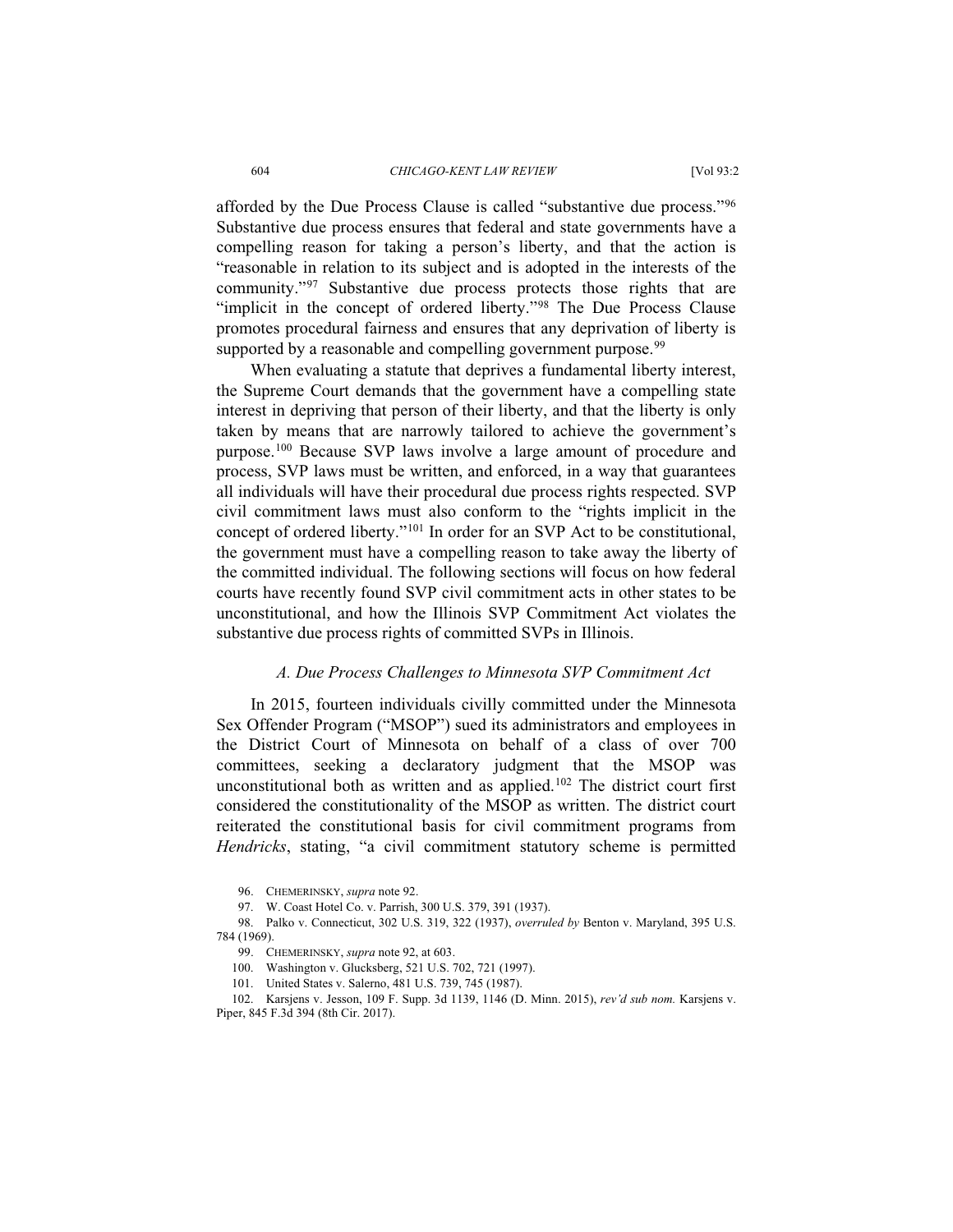#### 2018] *MANDATORY JURY TRIALS* 605

provided that an individual is not detained past the time they are no longer dangerous."103 The district court stated that whenever legislation affects an individual's fundamental rights, the standard of "strict scrutiny" will be applied to determine if the law is narrowly tailored to serve a compelling government interest.104 The district court interpreted *Hendricks* to require that SVP commitment statutes be narrowly tailored to "ensure that individuals are committed no longer than necessary to serve the state's compelling interests."105 The Minnesota District Court cited three reasons for requiring states to have such a strict standard when crafting SVP commitment acts. First, individuals have a fundamental right to live free and not have their rights curtailed.<sup>106</sup> Second, civil commitment is a deprivation of liberty that requires due process protections.107 Third, the loss of liberty through involuntary civil commitment is a greater loss of freedom than criminal confinement, as it does not involve the twin goals of the criminal justice system, punishment and deterrence.<sup>108</sup>

The district court concluded that Minnesota failed to demonstrate that the MSOP was narrowly tailored to meet the purpose of protecting the public from SVPs while still protecting the liberties of the committed SVPs, and declared the MSOP unconstitutional as written.<sup>109</sup> The court stated that "[b]ecause the statute renders discharge from the MSOP more onerous than admission to it [the MSOP] is not narrowly tailored and results in a punitive effect" on respondents.<sup>110</sup> Because the statute was not narrowly tailored to serve the compelling government interest of protecting the public from dangerous individuals, the district court declared the MSOP an unconstitutional violation of the Due Process Clause. When evaluating the constitutionality of the MSOP as applied, the district court again applied the standard of strict scrutiny and declared the MSOP unconstitutional.111 The court stated that the MSOP is applied in a manner that "results in plaintiffs being confined to the MSOP beyond such a time as they either meet the statutory reduction in custody criteria or no longer satisfy the constitutional threshold for continued commitment."<sup>112</sup> The

- 104. *Glucksberg*, 521 U.S. at 721.
- 105. *Karsjens*, 109 F. Supp. 3d. at 1168.

- 107. *Id.*; *see also* Cooper v. Oklahoma, 517 U.S. 348, 368–69 (1996).
- 108. *Karsjens*, 109 F. Supp. 3d. at 1167.
- 109. *Id.* at 1170.
- 110. *Id.*
- 111. *Id.* 112. *Id.*
- 

<sup>103.</sup> *Id.* at 1167.

<sup>106.</sup> *Id.* at 1167.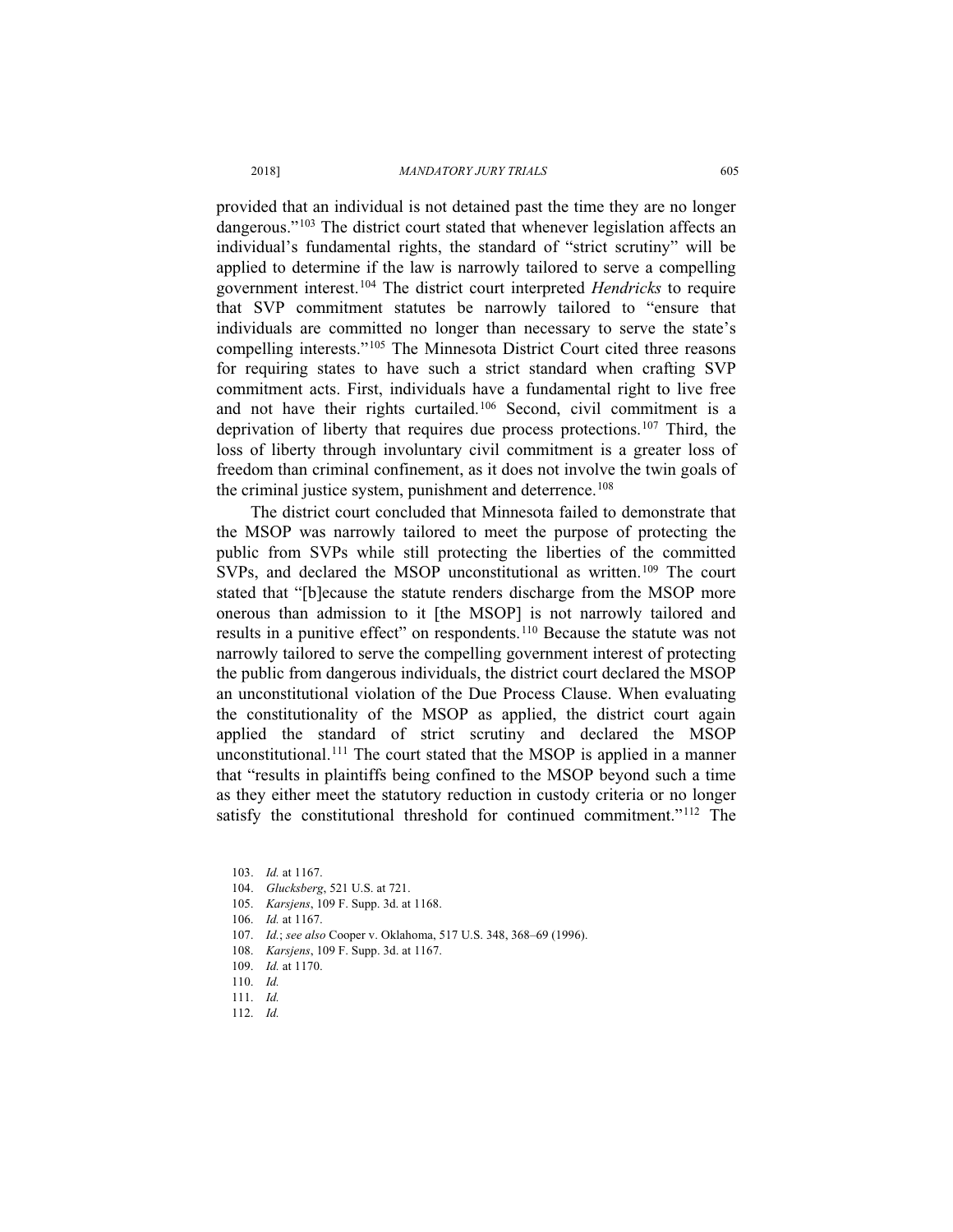district court found that too many individuals remain confined at the MSOP even though they have "completed treatment, can no longer benefit from treatment, or have reduced their risk below the 'highly likely to reoffend standard."<sup>113</sup>

However, in January 2017, the Court of Appeals for the Eighth Circuit heard an appeal of *Karsjens v. Jesson* and reversed the decision of the Minnesota District Court.<sup>114</sup> The Eighth Circuit disagreed with the district court's decision to apply the standard of strict scrutiny to the SVPs' claims.115 The Eighth Circuit stated that rather than proving that the statute is narrowly tailored to serve a compelling government interest, Minnesota only needed to prove that the statute has a rational relationship to the government's purpose.116 This is a significant difference, and one that has a very adverse effect on the committed offenders' claims. Under the strict scrutiny standard, the government has the burden of demonstrating that the statute is narrowly tailored to achieve a compelling governmental interest.117 The government carries the burden of proving to the court that the statute is constitutional. Under rational relation review, the burden is not with the State, but is rather with the petitioners, who must prove to the court that the statute is not reasonably related to the government's interest.118 Courts are much more deferential to the state legislation under rational relation review than strict scrutiny review.119 In order for the person challenging a statute to prevail under rational relation review, the person must demonstrate that "the [state defendants'] conduct was conscience-shocking, *and* that the [state defendants] violated one or more fundamental rights that are 'deeply rooted in this Nation's history and tradition."<sup>120</sup>

When applying rational relation review to the SVP's claims, the Eighth Circuit determined the claimants could not demonstrate that the MSOP program and the Minnesota SVP act were not rationally related to the purpose of protecting the public.<sup>121</sup> The court held that the "extensive" process and the protections to persons committed under [the act] are

<sup>113.</sup> *Id.* at 1171.

<sup>114.</sup> Karsjens v. Piper, 845 F.3d 394, 398 (8th Cir. 2017).

<sup>115.</sup> *Id.* at 406–07.

<sup>116.</sup> *Id.* at 407–08.

<sup>117.</sup> *Id.* at 409.

<sup>118.</sup> *Id.*

<sup>119.</sup> Williams v. Lee Optical Co., 348 U.S. 483 (1955).

<sup>120.</sup> *Karsjens*, 845 F.3d at 408 (alteration in original) (quoting Moran v. Clarke, 296 F.3d 638, 651 (8th Cir. 2002)).

<sup>121.</sup> *Id.* at 410.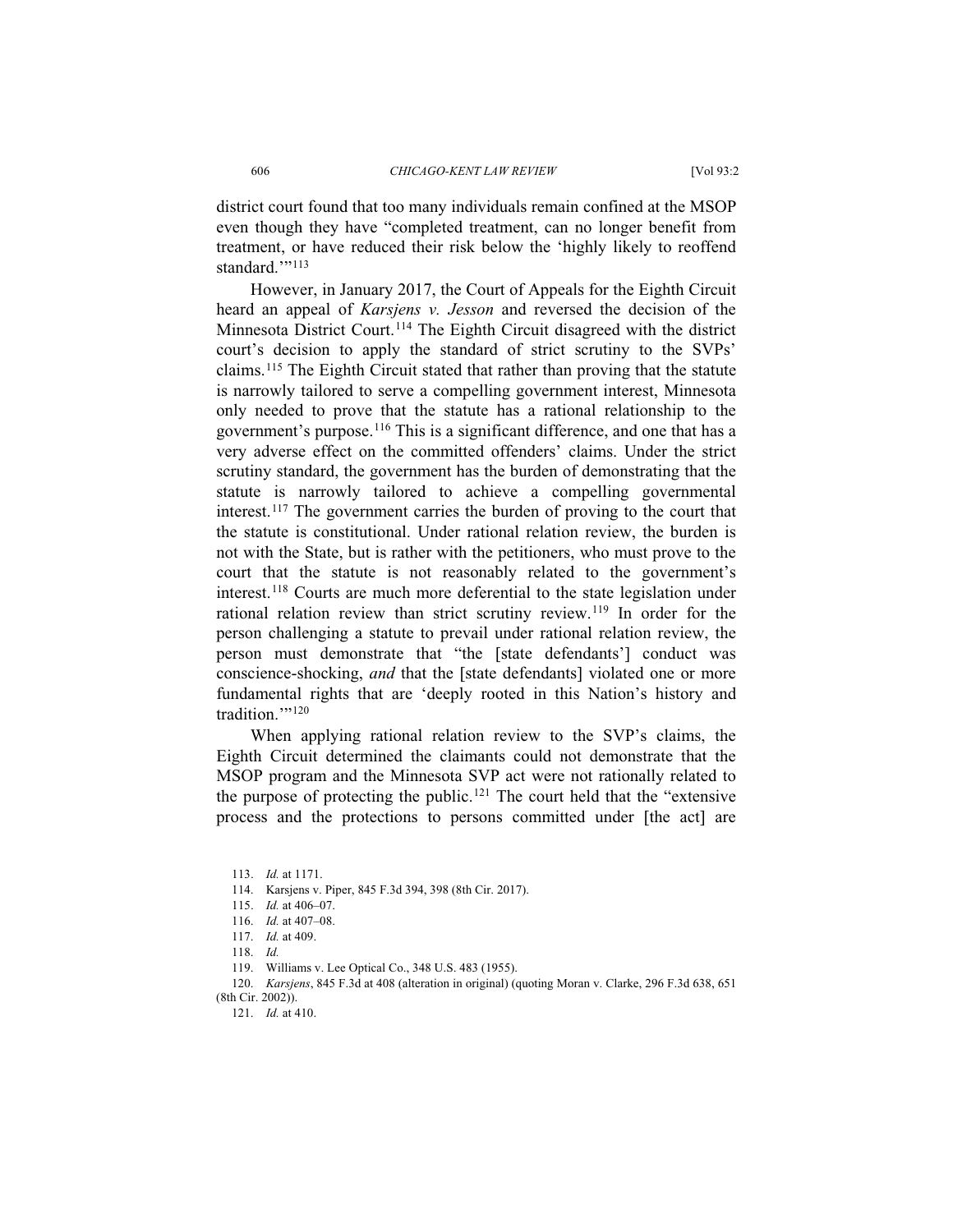rationally related to the State's legitimate interest of protecting its citizens from sexually dangerous persons."122 Because the statute was rationally related to the SVP act's stated purpose, the Eighth Circuit reversed the district court's decision, and held the program was constitutional as written.<sup>123</sup> The Eighth Circuit also applied rational relation review to the committed individuals' constitutional challenge to the act as applied, and reversed the district court's decision.124 The Eighth Circuit held that under rational relation review, none of the individuals' claims were so "conscience-shocking" as to be declared unconstitutional.<sup>125</sup>

The Eighth Circuit's decision creates an exception for SVPs when evaluating constitutional challenges to statutes that restrict an individual's freedom. The Supreme Court has consistently held that a state's infringement upon an individual's fundamental liberty must be narrowly tailored to serve a compelling governmental interest.<sup>126</sup> State statutes that remove a person's fundamental liberties were given the highest possible level of scrutiny. However, in *Karsjens v. Piper*, the Eighth Circuit held that the Supreme Court has "never declared that persons who pose a significant danger to themselves or others possess a fundamental liberty interest in freedom from physical restraint."127 The court argues that the liberty interests of sex offenders are not "absolute" because they pose a danger to themselves and to society.<sup>128</sup> However, sex offenders are citizens of this country, and the Supreme Court has previously held that all citizens should have their fundamental interests protected by strict scrutiny review.129 The Eighth Circuit's ruling thus either classifies sex offenders as a sub-class of citizens who do not receive strict scrutiny review, or it is in conflict with Supreme Court precedent. The standard of review for sex offender legislation is an open issue in all other circuits, and may ultimately need Supreme Court review to settle the matter.

## *B. Due Process Challenges to Missouri SVP Commitment Act*

A separate 2015 federal district court case, *Van Orden v. Schafer*, considered the Due Process Clause challenges of SVPs committed under

127. 845 F. Supp. 3d at 407.

128. *Id.*

<sup>122.</sup> *Id.*

<sup>123.</sup> *Id.*

<sup>124.</sup> *Id.* at 407–08.

<sup>125.</sup> *Id.* at 410–11.

<sup>126.</sup> *See* Reno v. Flores, 507 U.S. 292, 302 (1993); Washington v. Glucksberg, 521 U.S. 702, 720– 21 (1997).

<sup>129.</sup> *See Flores*, 507 U.S. at 302; *Washington*, 521 U.S. at 720–21.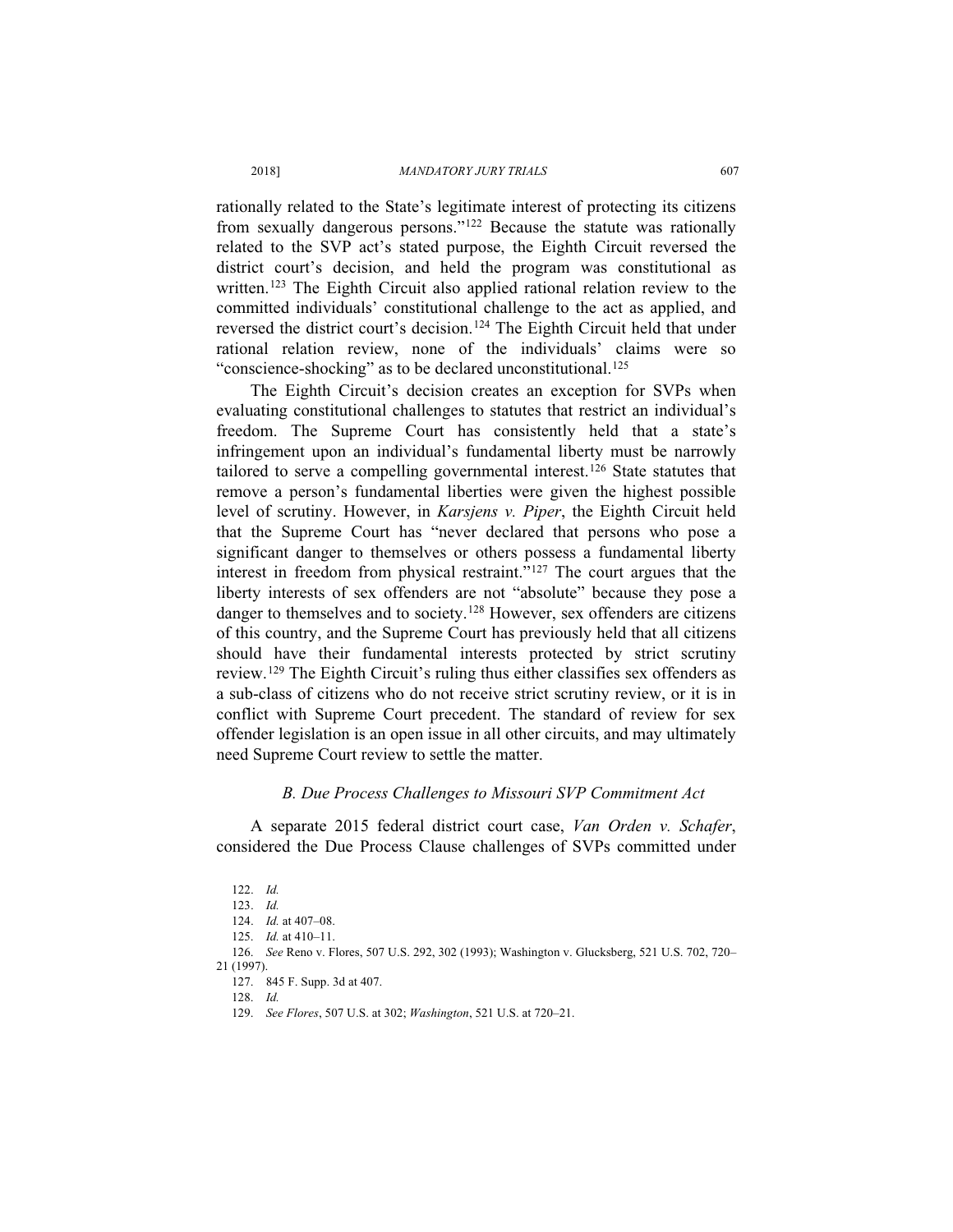#### 608 *CHICAGO-KENT LAW REVIEW* [Vol 93:2

the Missouri SVP act and the Missouri Sex Offender Rehabilitation and Treatment Services Program ("SORTS").130 When evaluating whether the Missouri SVP act was facially unconstitutional, the district court rejected the use of strict scrutiny, as advocated by the plaintiffs, but did state that a narrow construction was required when evaluating the plaintiffs' due process claims.131 The SVP act needed to "bear some reasonable relation to the purpose for which the individual is committed."132 Using this standard, the court found that the Missouri SVP act was facially constitutional, because as written, the SVP act requires release of a civilly committed person if the person is found to be "no longer dangerous, regardless of whether the reason he is no longer dangerous is primarily mental or physical."133 The court also found that the SVP act provides for the full release of civilly committed persons by fair procedures, and is therefore facially constitutional.<sup>134</sup>

However, the district court cautioned that SVP commitment acts lend themselves to much more constitutional scrutiny as applied, as opposed to as written.<sup>135</sup> This is because legislatures can craft legislation that falls within the guidelines of *Hendricks*, but the actual application of that legislation goes beyond the constitutional limits of the statute.<sup>136</sup> With this restriction in mind, the District Court ruled that the Missouri SVP act was unconstitutional as applied.<sup>137</sup> First, the court ruled that manner in which the Missouri SORTS program conducted its reviews violated the procedural due process rights of committed individuals.<sup>138</sup> The court found that evaluation procedures were so varied and applied so inconsistently that many individuals who no longer met the dangerousness requirement were still being held at SORTS treatment centers.<sup>139</sup> Second, the court found that the application of the SORTS program was unconstitutional as to its last phase, community reintegration.<sup>140</sup> The court found that progress through the various treatment programs was "torturously slow," and that lack of clear timelines resulted in committed individuals being held in the SORTS

<sup>130.</sup> Van Orden v. Shafer, 129 F. Supp. 3d. 839, 841–42 (E.D. Mo. 2015), *vacated in part on reconsideration sub nom.* Van Orden v. Stringer, 262 F. Supp. 3d 887 (E.D. Mo. 2017).

<sup>131.</sup> *Id.* at 864.

<sup>132.</sup> *Id.*

<sup>133.</sup> *Id.* at 865.

<sup>134.</sup> *Id.*

<sup>135.</sup> *Id.* at 867.

<sup>136.</sup> *Id.*

<sup>137.</sup> *Id.* at 868.

<sup>138.</sup> *Id.*

<sup>139.</sup> *Id.*

<sup>140.</sup> *Id.*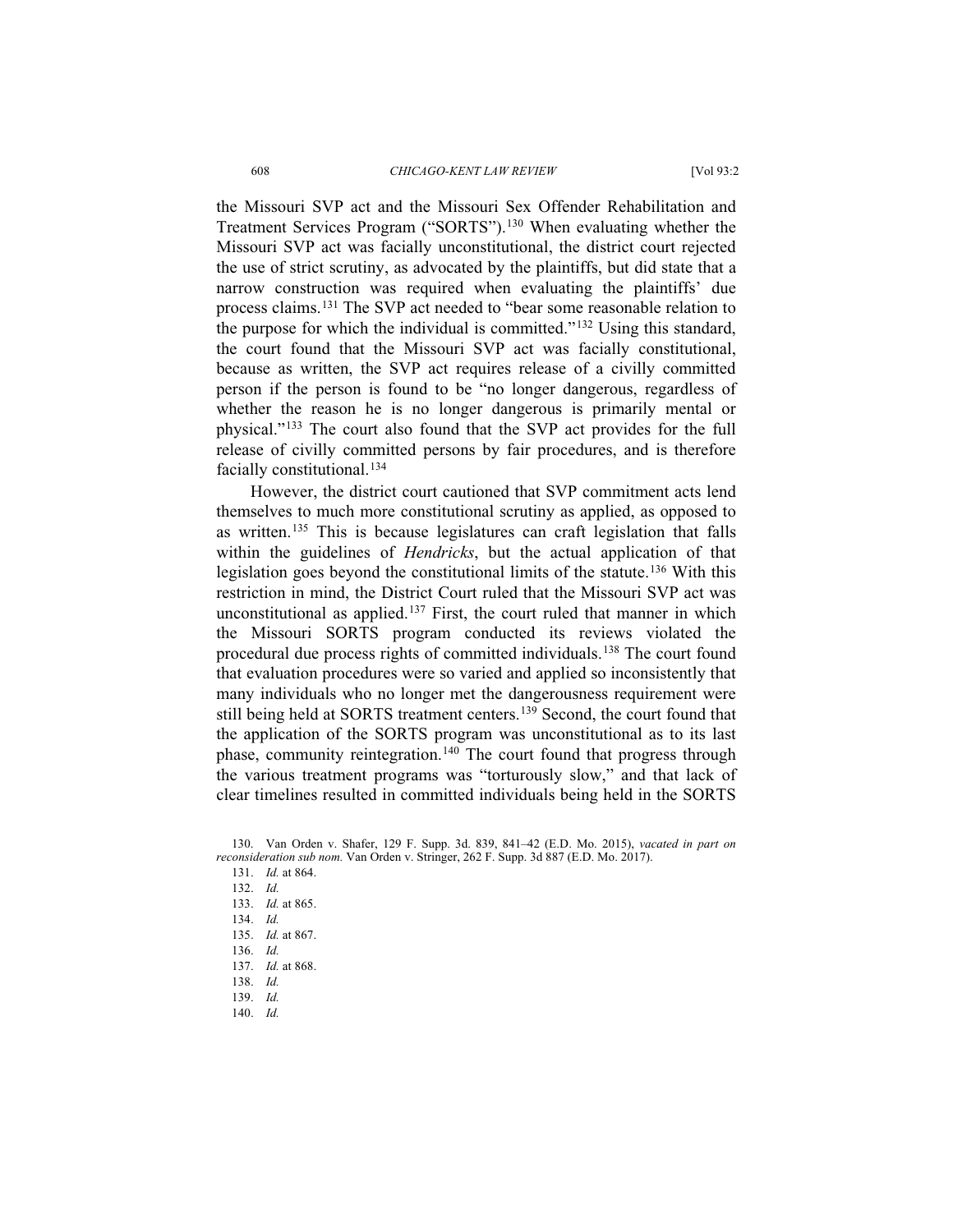program for longer than should be constitutionally allowed.141 The court concluded by noting that "these systemic failures have created a pervasive sense of hopelessness at SORTS that is undermining what little improvement the SORTS treatment programs have made."<sup>142</sup>

However, after the Eighth Circuit issued its opinion in *Karsjens v. Piper*, and reversed the Minnesota District Court's decision finding the Minnesota SVP act unconstitutional, the Eastern District of Missouri reconsidered its decision in *Van Orden v. Schafer*. <sup>143</sup> In its reconsidered opinion, the district court recognized that the Eighth Circuit used the "highly deferential reasonable relationship review" standard when reviewing the SVPs' due process challenge.<sup>144</sup> The district court also acknowledged that the SVPs' as-applied challenge needed to demonstrate "*both* that the state defendants' conduct was conscience-shocking, *and* that the state defendants violated one or more fundamental rights."145 In light of these standards from the Eighth Circuit, the district court reversed its earlier decision in *Van Orden v. Schafer*.<sup>146</sup> Because the Eighth Circuit held that SVP commitment does not implicate a fundamental liberty interest, and that rational relation review should apply, the district court upheld the Missouri SVP act as constitutional as written. This also defeated the SVPs as-applied challenge, because without a fundamental liberty interest, no amount of conscience-shocking behavior from the State could defeat the legislation on due process grounds.<sup>147</sup>

Although the district court reversed its earlier decision based on the Eighth Circuit's *Karsjens v. Piper* decision, the district court did point out some flaws in *Piper*. The district court stated "these holdings [by the Eighth Circuit] raise troubling questions as to whether civil commitment statutes can ever be challenged on as-applied substantive due process grounds," but acknowledged that the Eighth Circuit's opinion was binding on the district court.148 Furthermore, the district court stated that while it did find some of the State's behavior conscience-shocking—such as continuing to confine infirm, aged individuals who are undisputedly no longer dangerous—the *Piper* decision negated these concerns, because

<sup>141.</sup> *Id*.

<sup>142.</sup> *Id*.

<sup>143.</sup> Van Orden v. Stringer, 262 F. Supp. 3d 887, 888–91 (E.D. Mo. 2017).

<sup>144.</sup> *Id*. at 892.

<sup>145.</sup> *Id.* (quoting Karsjens v. Piper, 845 F.3d 394, 408 (8th Cir. 2017)).

<sup>146.</sup> *Id*. at 894.

<sup>147.</sup> *Id*. at 893–94.

<sup>148.</sup> *Id.*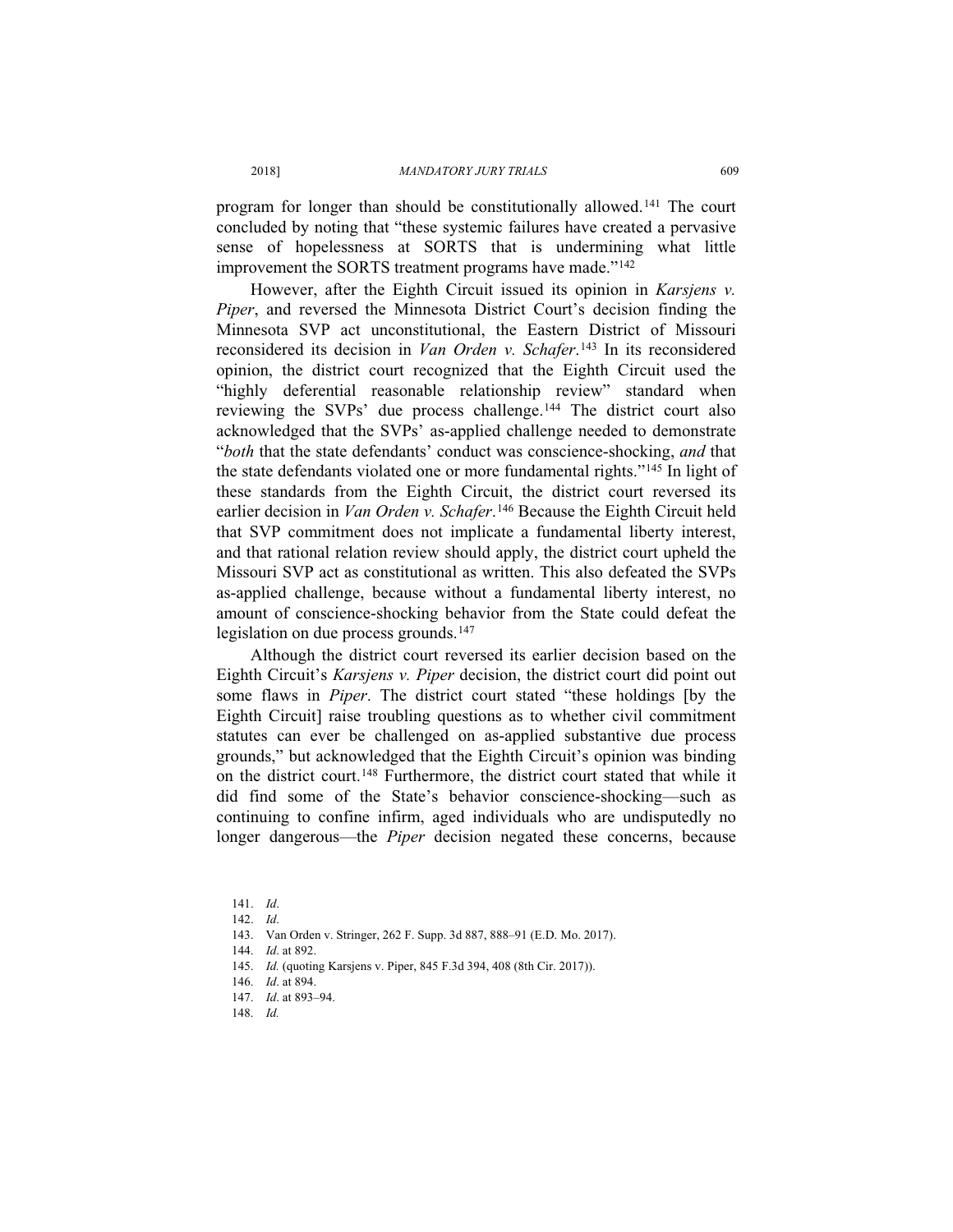there is no fundamental liberty interest involved.149 This again raises the question of how a person being confined indefinitely by an SVP act does not have a fundamental interest in his liberty. The district court, while following the Eighth Circuit's precedent, critiques it in a manner that suggests it questions the constitutionality of the Eighth Circuit's holding in *Piper*.

#### *C. Due Process Violations of Illinois SVP Commitment Act*

Although the recent rulings in *Piper* and *Van Orden v. Stringer* seem to complicate the prospects of an as-written or as-applied Due Process Clause challenge to the Illinois SVP Act, it is important to note that the Seventh Circuit has not ruled on whether SVPs have a fundamental liberty interest, and, contrary to what the Eighth Circuit seems to believe in *Piper*, neither has the Supreme Court. Therefore, the recent evaluations of SVP programs in Minnesota and Missouri provide a unique opportunity to review the constitutionality of the Illinois SVP Commitment Act. In particular, the SVP Commitment Act's provisions that grant prosecutors the unilateral right to a jury trial significantly impact SVPs due process rights. During a jury trial, SVP respondents face an unfair level of prejudice in their trials because jurors have an unreasonably heightened fear of sex offenders. This results in SVP respondents being either committed to state custody or being kept in the state custody for longer than if they could be heard by a judge at a bench trial. The following sections will demonstrate how the State right to a jury trial is out of step with civil commitment proceedings in other jurisdictions and Illinois state laws, how jury trials subject SVP respondents to an unfair amount of prejudice, and how the State right to a jury trial results in SVP respondents being unconstitutionally detained after they are no longer substantially likely to commit acts of sexual violence.

## 1. Prosecutor's Lack of Jury Trial Right in Other States and Illinois **Statutes**

There are three distinct sections of the Illinois SVP Commitment Act that provide either the SVP respondent or the prosecutor with the right to demand a jury trial.<sup>150</sup> In Illinois, a respondent's constitutional right to a jury trial in a civil commitment proceeding was established in *Smith v.* 

<sup>149.</sup> *Id.* at 894.

<sup>150. 725</sup> ILL. COMP. STAT. 207/25(d) (2016); *id.* 207/35(c); *id.* 207/65(b)(2).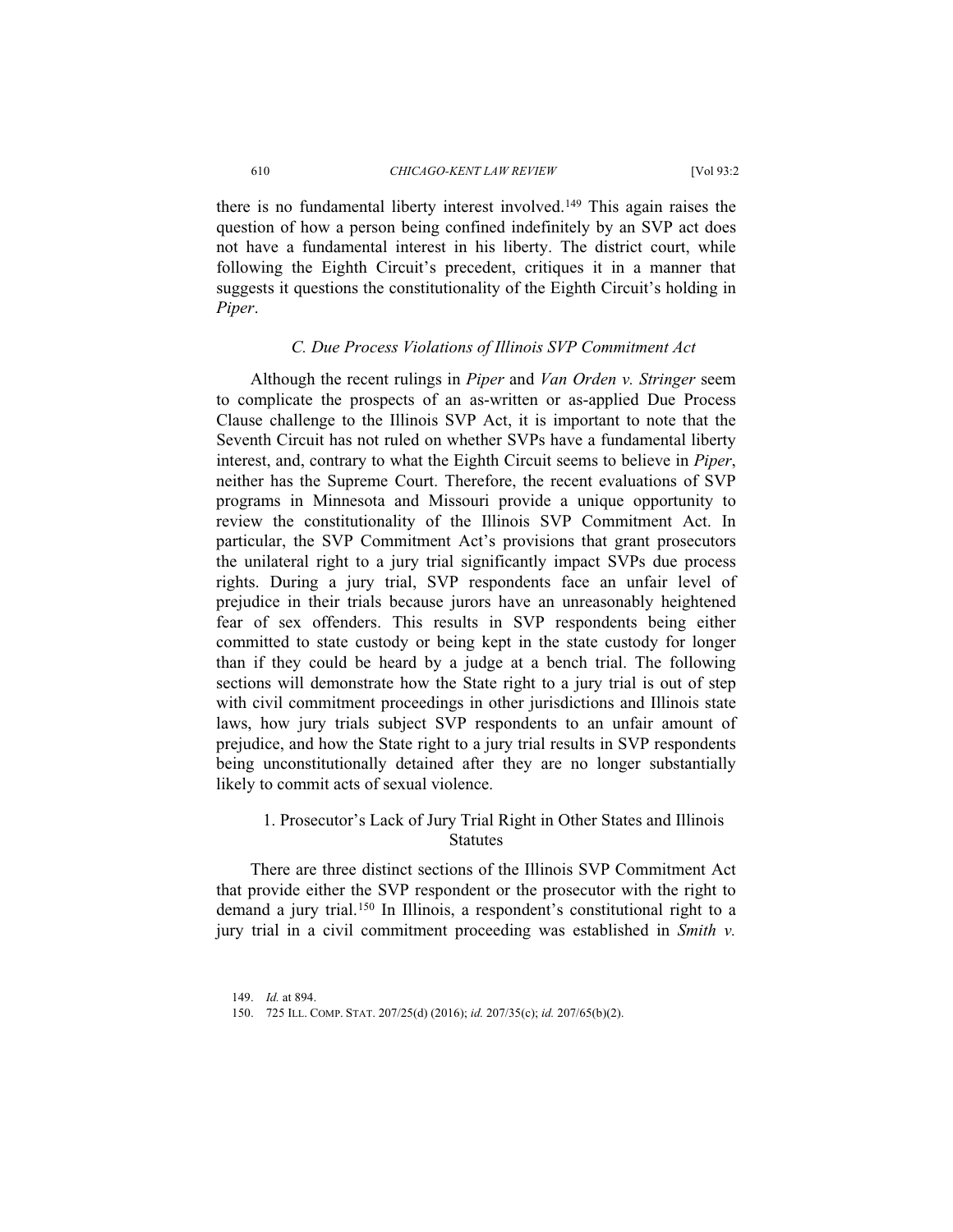*People ex rel. Bartholomew*. <sup>151</sup> However, other states have not declared that the common law guarantees a right to a jury trial in civil commitment proceedings. Notably, the Minnesota Supreme Court has determined that the right to a jury trial does not apply to civil commitment proceedings, which are heard only by probate judges.<sup>152</sup> Similarly, when a civilly committed individual in Minnesota petitions to be released from custody, their petitions are heard by a judge, not a jury.153 While the majority of states with civil commitment statutes grant the respondent a right to a jury trial under the common law, this is not the case across all jurisdictions.154

There are many other states that do not grant the prosecutor's office a right to a jury trial in SVP civil commitment proceedings. In Minnesota, SVP civil commitment proceedings are tried by judges alone.155 Minnesota established a panel of district judges with statewide authority to preside over commitment proceedings, without a jury right for either the respondent or the State.156 North Dakota's SVP program states that SVP commitment proceedings "must be tried to the court and not a jury."157 New York's SVP program provides that the respondent has the right to waive a jury trial in SVP proceedings, and does not give the State the right to force the case to be heard by a jury.158 While some other states do provide a State right to a jury trial, the provisions in the Illinois SVP Commitment Act that allow the prosecutor to unilaterally request a jury are not universal among the twenty states that have SVP programs.

The Illinois SVP Commitment Act is not the only civil commitment act in Illinois. It is, however, the only civil commitment act that grants the prosecutor a unilateral right to a jury trial. The Illinois Sexually Dangerous Persons ("SDP") Act was also enacted to control and monitor sex offenders.159 The SDP Act, as opposed to the SVP Commitment Act,

152. People *ex rel.* Pearson v. Prob. Court of Ramsey Cty., 287 N.W. 297, 303 (Minn. 1939).

155. MINN. STAT. § 253D.07 (2016).

156. *Id.* § 253D.11.

157. N.D. CENT. CODE § 25-03.3-13 (2016).

158. N.Y. MENTAL HYG. § 10.07(b) (McKinney 2017). However, parts of this statute were held unconstitutional by the District Court for the Southern District of New York, holding that the detention procedures used under this statute unconstitutionally held respondents when they had yet to be determined dangerous. *See* Mental Hygiene Legal Serv. v. Cuomo, 785 F. Supp. 2d 205, 229 (S.D.N.Y. 2011), *vacated sub nom.* Mental Hygiene Legal Servs. v. Schneiderman, 472 F. App'x 45 (2d Cir. 2012).

159. Illinois Sexually Dangerous Persons Act, 725 ILL. COMP. STAT. 205/1.01–12 (2016).

<sup>151.</sup> Smith v. People *ex rel.* Bartholomew, 65 Ill. 375, 379 (1872).

<sup>153.</sup> C. Peter Erlinder, *Essay: Of Rights Lost and Rights Found: The Coming Restoration of the Right to a Jury Trial in Minnesota Civil Commitment Proceedings*, 29 WM. MITCHELL L. REV. 1269, 1269 (2003).

<sup>154.</sup> *Id.* at 1274.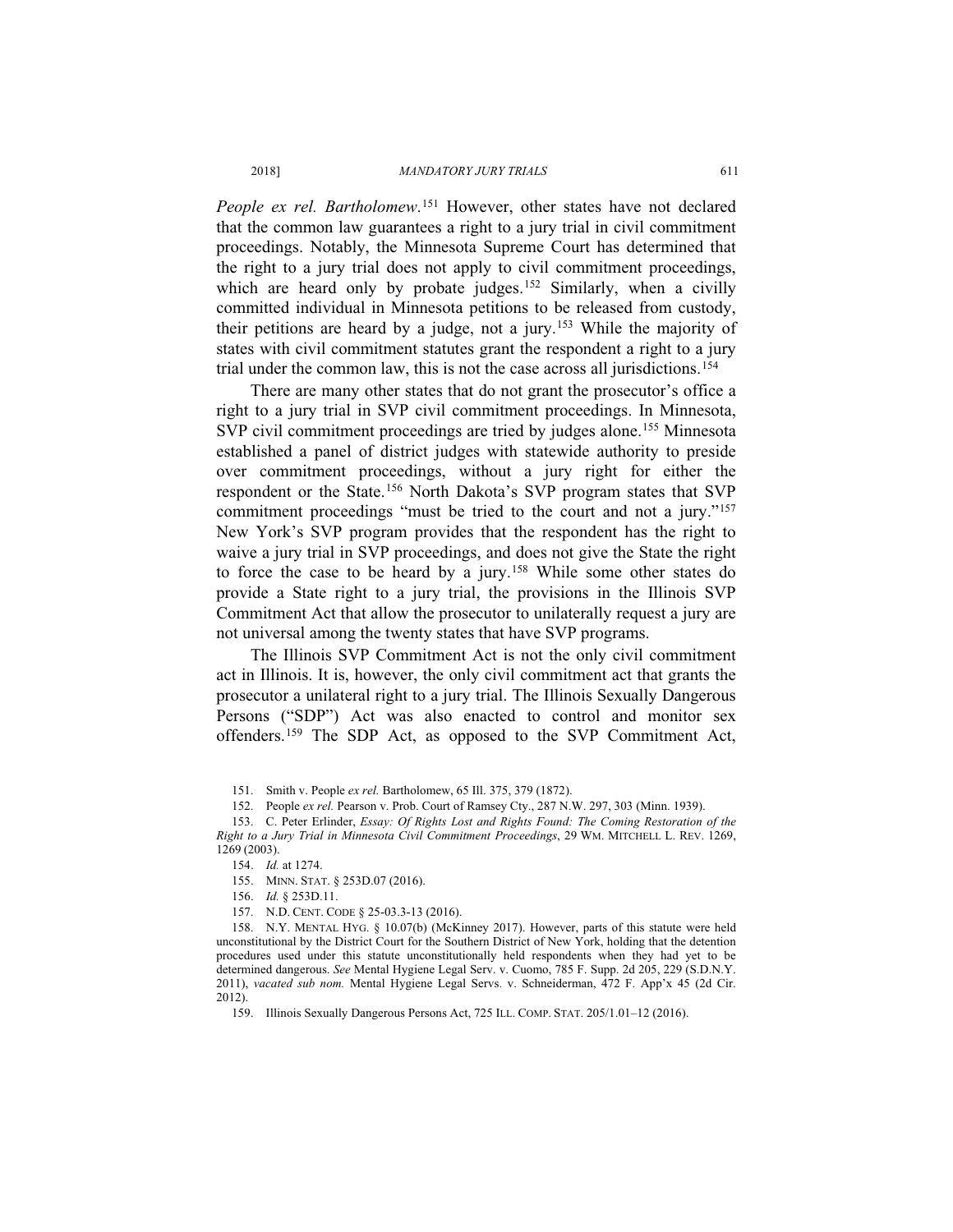#### 612 *CHICAGO-KENT LAW REVIEW* [Vol 93:2

applies to individuals who are being charged in a pending criminal proceeding.160 Under the SDP Act, when a person is charged with a crime, and the Attorney General or county prosecutor believes that the person is an SDP, the prosecutor can file a petition to have the person declared an SDP and committed to the Director of Corrections, who will keep the person in custody until they are no longer a SDP.161 Procedurally, the SDP Act functions in many of the same ways as the Illinois SVP Commitment Act. The proceedings are civil in nature, the burden of proof for commitment is beyond a reasonable doubt, and the State must prove that the individual has a mental disorder and is likely to continue to commit sexual offenses.162 However, unlike the SVP Commitment Act, the SDP Act does not give the prosecutor the right to a jury trial, and only the SDP respondent can demand a jury trial.<sup>163</sup> Similarly, under the Illinois Mental Health and Developmental Disabilities Code, only the respondent, not the prosecutor, has a right to a jury trial in the civil commitment of dangerously mentally ill individuals.<sup>164</sup>

Illinois prosecutors do not have a right to a jury in criminal cases either.165 In *People ex rel. Daley v. Joyce*, the Illinois Supreme Court considered the case of numerous defendants who had wished to waive their right to a jury trial, but had their waivers blocked by the prosecutor, who wished to have a jury trial.<sup>166</sup> The Illinois Supreme Court reviewed a lengthy history of the right to a jury trial in Illinois, reviewing the meaning of the Illinois Constitution's decree that "[t]he right to a jury trial as heretofore enjoyed shall remain inviolate."<sup>167</sup> After conducting this analysis, the court held that "[s]hort of a constitutional amendment to that effect, the legislature cannot now deprive an accused in Illinois of any part of that constitutionally protected right."168 Under all Illinois criminal proceedings, the defendant alone can decide whether to waive the right to a jury trial, and if the defendant chooses to waive this right, the prosecution cannot force the defendant in front of a jury. The SVP Commitment Act is the only legislation in the entire state that grants the prosecutor's office a unilateral right to a jury trial.

- 160. *Id.* 205/3.
- 161. *Id.* 205/8.
- 162. *See id.* 205/3.01; *id.* 205/4.03.
- 163. 725 ILL. COMP. STAT 205/5.
- 164. 405 ILL COMP. STAT. 5/3-802 (2016).
- 165. People *ex rel.* Daley v. Joyce, 533 N.E.2d 873, 884 (Ill. 1998) (Miller, J., dissenting).
- 166. *Id.* at 211.
- 167. *Id.* at 213–14.
- 168. *Id.* at 222.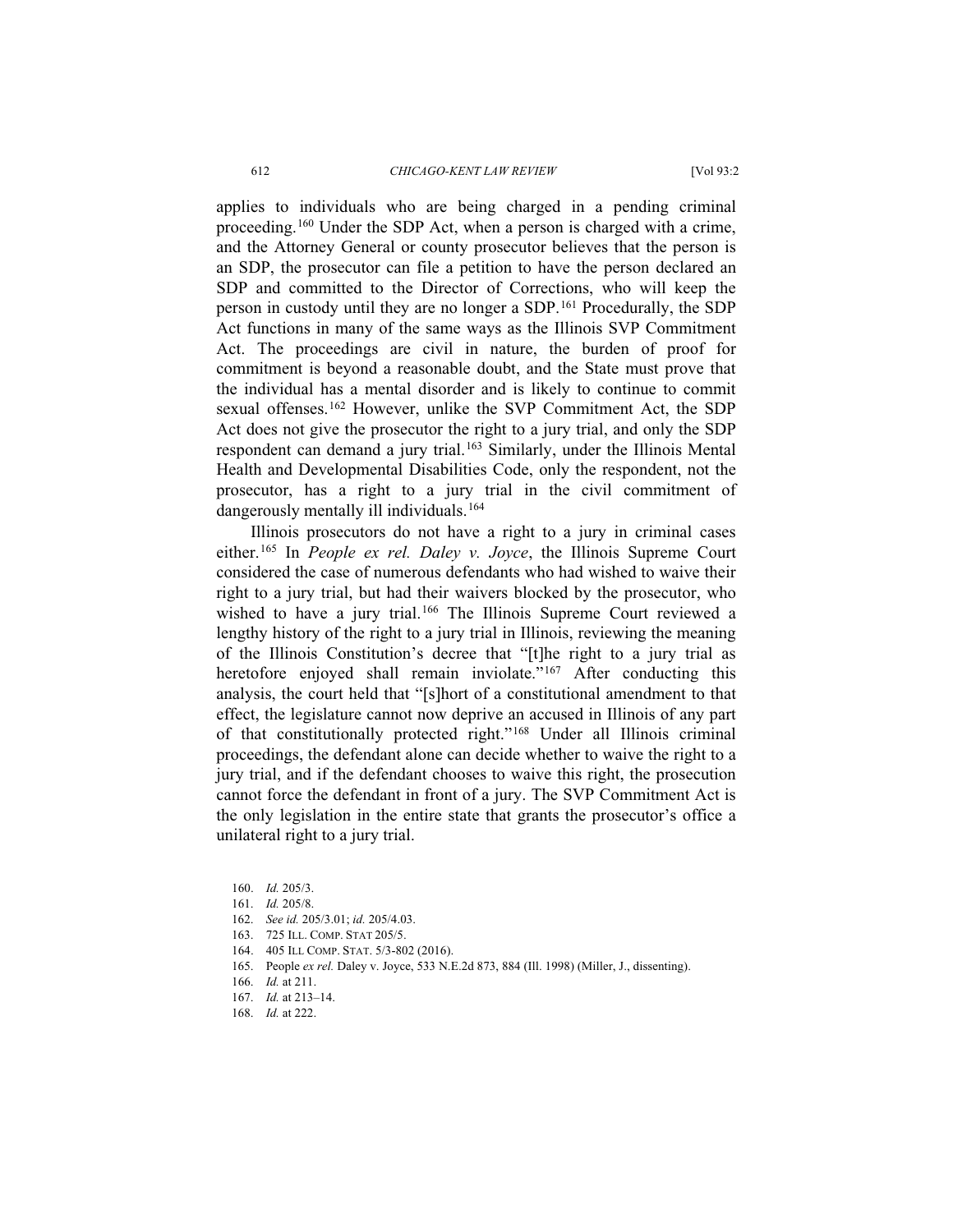The federal SVP commitment program also does not provide prosecutors the right to a jury trial. In 2006, Congress passed the Adam Walsh Child Protection and Safety Act, legislation designed to "protect children from sexual exploitation and violent crime, to prevent child abuse and child pornography . . . [and] promote Internet safety."169 As part of the larger Adam Walsh Act, Congress created a federal sex offender civil commitment program.170 The program was upheld as constitutional in *United States v. Comstock*, using the same analysis the Supreme Court applied in *Kansas v. Hendricks*. <sup>171</sup> The federal SVP scheme operates in many of the same ways as the Illinois SVP Commitment Act, including the same commitment criteria and many of the same procedures.<sup>172</sup> However, there are no jury trials in the federal scheme. After a person is named as a SVP respondent, the court will hold a hearing to determine if the person is a SVP.173 At the hearing, the respondent is given opportunity to testify, to present evidence, subpoena witnesses, and to confront and cross-examine witnesses who appear at the hearing.<sup>174</sup> The federal SVP commitment statute only allows trials to be heard in front of a judge, and respondents are not subjected to the biases that jurors have against sex offenders.<sup>175</sup>

## 2. Juror Fears of Sex Offenders

Public fear of sex offenders was one of the biggest forces that led to the adoption of sex offender commitment programs at the state and federal levels in the 1990s and early 2000s.176 Sex offender laws passed in the 1990s and early 2000s differed from the sexual psychopath laws passed in the 1930s in two main ways. First, the new SVP laws were primarily aimed at sex offenders who were already convicted and sentenced for sexually violent crimes.177 Second, these laws were targeted at those offenders who were about to be released from imprisonment or insanity commitment.<sup>178</sup> In some states, there was a direct correlation between a specific sexually violent crime that captured the public's attention and subsequent sex offender civil commitment legislation. For example, in Washington state,

<sup>169.</sup> Adam Walsh Child Protection and Safety Act of 2006, Pub. L. No. 109-248, 120 Stat. 587 (codified as amended in scattered sections of 18 and 42 U.S.C.).

<sup>170. 18</sup> U.S.C. § 4248 (2016).

<sup>171.</sup> United States v. Comstock, 560 U.S. 126, 131 (2010).

<sup>172. 18</sup> U.S.C. § 4248(a).

<sup>173.</sup> *Id.*

<sup>174. 18</sup> U.S.C. § 4247(d).

<sup>175.</sup> *Id.*; *see also Comstock*, 560 U.S. at 130–31.

<sup>176.</sup> Singleton, *supra* note 20, at 609.

<sup>177.</sup> Zander, *supra* note 19, at 22.

<sup>178.</sup> *Id*.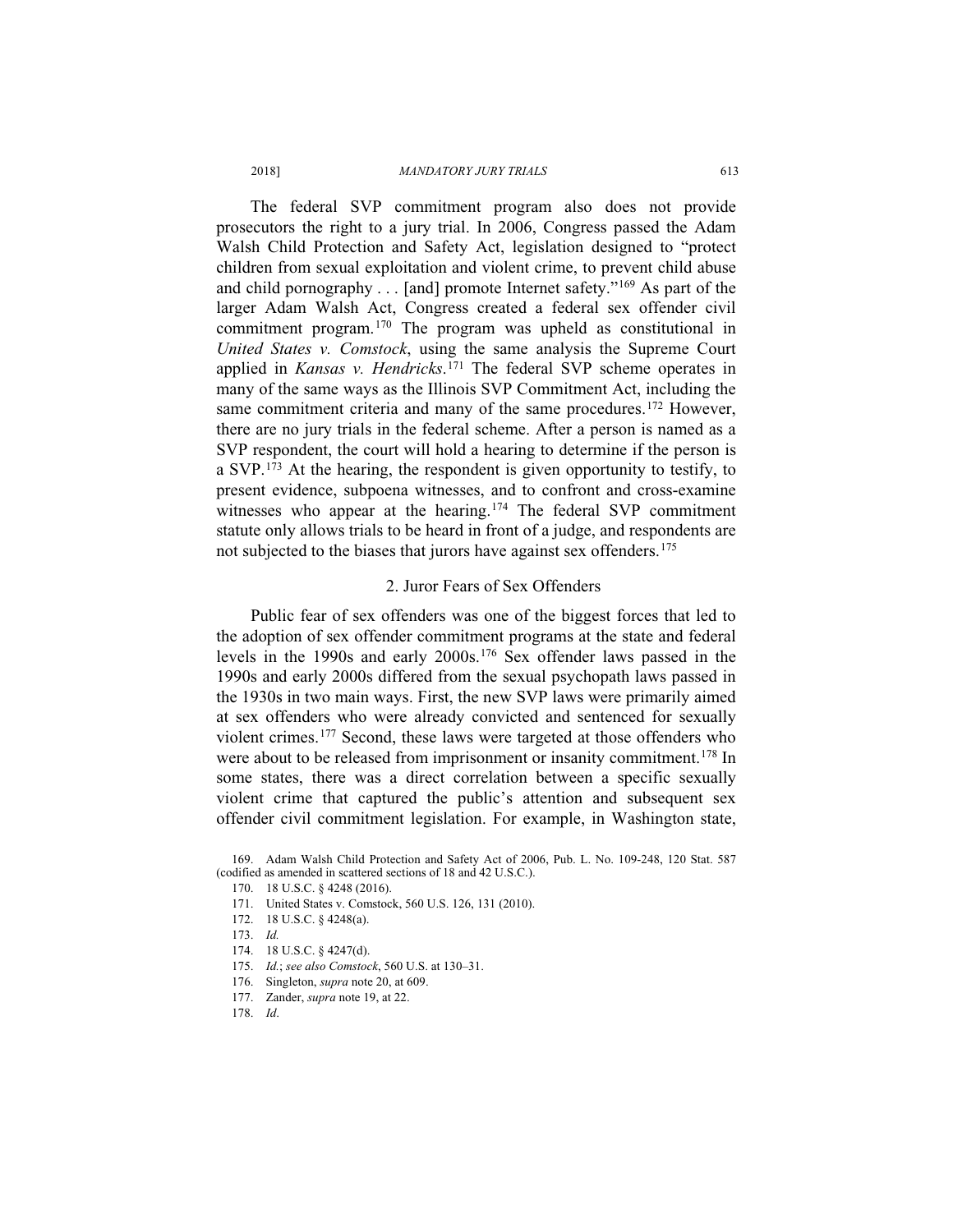the passage of its SVP civil commitment law was in response to public outrage over the rape and mutilation of a seven-year old boy by a mentally ill man named Earl Shriner, who professed an interest in committing sexually violent crimes once he was released from prison.<sup>179</sup> Similarly, in New Jersey, a civil commitment statute was passed in response to public outrage at the release of a sexually violent offender who had served his sentence, but expressed an intent to continue committing sexually violent crimes once released.180

Due to the often sensationalistic and disturbing coverage of sex offenders in the news media, public panic and fear of sex offenders pervades communities, the same communities where potential jurors are chosen from.181 It is not just the Geraldo Riveras of the world who promote and sensationalize coverage of sex offenders. A *New York Times* op-ed in 1993 stated that, "[t]here can be no dispute that monsters live among us. The only question is what to do with them once they become known to us."<sup>182</sup> Media coverage of sexually violent crimes, particularly sensationalistic coverage, creates "an environment in which the 'common wisdom' about sex offenders is distorted" and in turns to lead to more fear, and thus more misunderstanding.<sup>183</sup> These media depictions are out of touch with reality; although the national crime rate fell 20% between 1990 and 1998, and sexually violent crime fell 14%, television coverage of violent crime increased 83% during this same time period.184 Sensationalistic coverage of sex offenders can "instill fear in the American public regarding sexual abuse ... [leaving] people with a sense of hopelessness and helplessness in addressing the problem."<sup>185</sup> There is a cyclical pattern to the instilment of fear in the public over the threats posed

184. Singleton, *supra* note 20.

185. Robert E. Freeman-Longo, *Reducing Sexual Abuse in America: Legislating Tougher Laws or Public Education and Prevention*, 23 NEW ENG. J. ON CRIM.&CIV. CONFINEMENT 303, 308 (1997).

<sup>179.</sup> *See generally* ROXANNE LIEB, WASH. STATE INST. FOR PUB. POLICY, WASHINGTON'S SEXUALLY VIOLENT PREDATOR LAW: LEGISLATIVE HISTORY AND COMPARISON WITH OTHER STATES (1996), http://www.wsipp.wa.gov/ReportFile/1244/Wsipp\_Washingtons-Sexually-Violent-Predator-Law-Legislative-History-and-Comparisons-With-Other-States\_Full-Report.pdf [https://perma.cc/BD99- XHT9].

<sup>180.</sup> Claudine M. Leone, *New Jersey Assembly Bill 155—A Bill Allowing the Civil Commitment of Violent Sex Offenders After the Completion of a Criminal Sentence*, 18 SETON HALL LEGIS. J. 890, 890– 96 (1994).

<sup>181.</sup> *Id.* at 901.

<sup>182.</sup> Andrew Vachss, *Sex Predators Can't Be Saved*, N.Y. TIMES, Jan. 5, 1993, at A15.

<sup>183.</sup> Heather Ellis Cucolo & Michael L. Perlin, *"They're Planting Stories in the Press": The Impact of Media Distortion on Sex Offender Law and Policy*, 3 U. DENV. CRIM. L. REV. 185, 208 (2013) [hereinafter Cucolo & Perlin, *Media Distortion*]; *see also* Heather Ellis Cucolo & Michael L. Perlin, *Preventing Sex-Offender Recidivism Through Therapeutic Jurisprudence Approaches and Specialized Community Integration*, 22 TEMP. POL. & C.R. L. REV. 1, 2 (2012).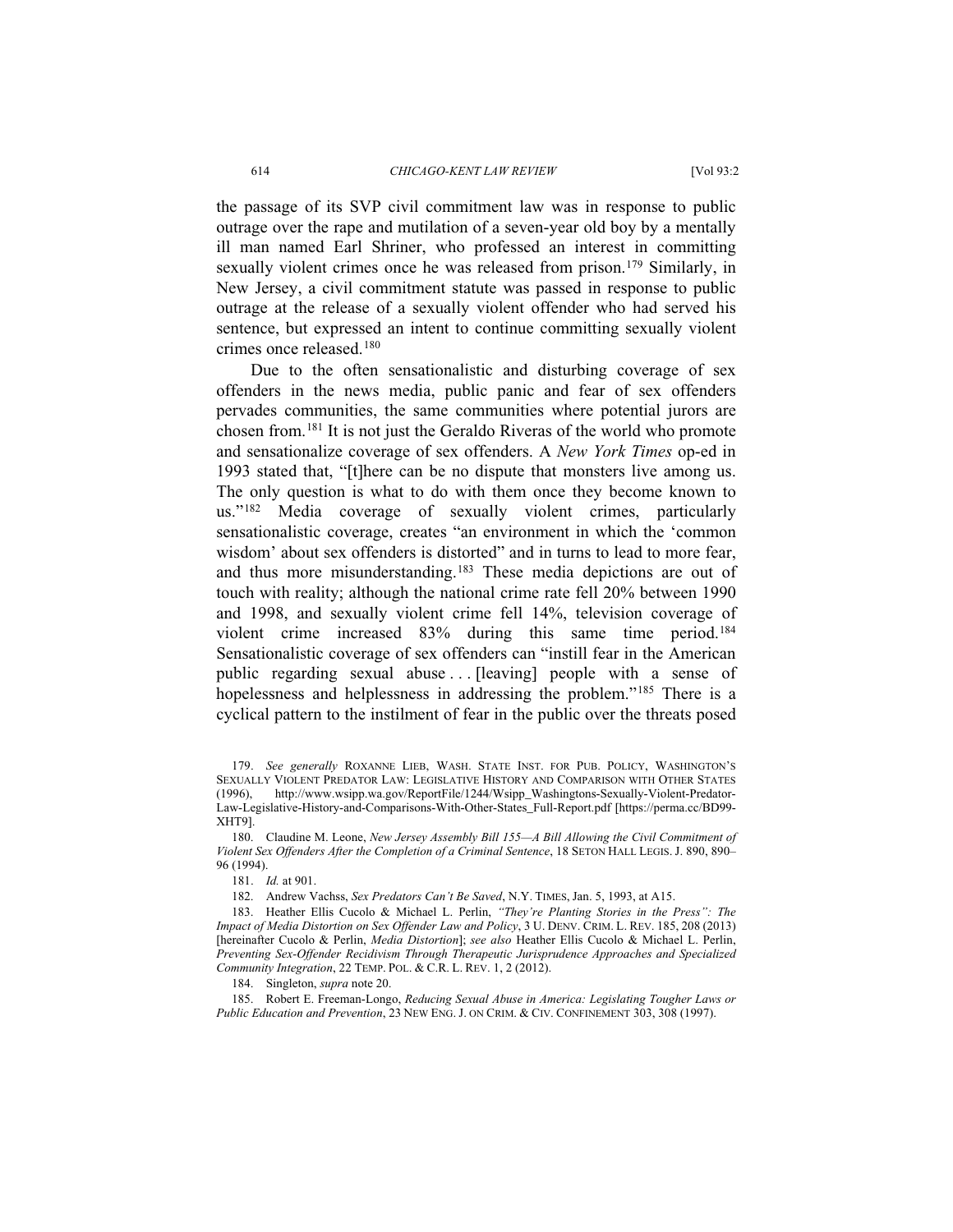by sex offenders. Media coverage of sex offenders results in greater public fear of sex offenders, which results in more media coverage, which results in more fear.186

As a result of fear-driven media coverage, there was immense pressure on legislators to pass new legislation aimed at curtailing the freedoms of sex offenders, and pressure on judges to issue longer and more strict sentences.<sup>187</sup> Sex offenders, and the potential risk they pose to communities, are often prominently featured in political races. Many legislators and even some judges are happy to inflame public fear of sex offenders for political gain.188 In Illinois, the 2014 gubernatorial race between Pat Quinn and Bruce Rauner featured a particularly notorious ad titled "Unthinkable," which the Rauner campaign released to attack Quinn for an allegedly secret program to release sex offenders.189 The truth of this attack was factually questionable, but Rauner ultimately won the election.190 The reality is that the public is not at a particularly high risk of harm from convicted sex offenders. Very few sex offenders ultimately are ever arrested for committing a new sex crime.<sup>191</sup> Sex offenders are much less likely than non-sex offenders to be rearrested for any crime at all.<sup>192</sup> Despite these facts, public fear and misconception has led many jurors to believe that sex offender recidivism rates are close to 100%, when that is far from the truth.<sup>193</sup> The unfortunate result of this pattern is that when sex offenders are put in front of a jury for a commitment trial or discharge hearing, the ingrained public fear of sex offenders leads to a jury that is afraid of sex offenders and desires to keep offenders confined for as long as possible.194

Each time a network news special features sex offenders, a columnist pens an op-ed about the evils of sexual crimes, or a politician attacks their opponent for allegedly releasing a sex offender, the public at large is further reinforced in their opinion that sex offenders are dangerous and

<sup>186.</sup> Cucolo & Perlin, *Media Distortion*, *supra* note 183, at 187.

<sup>187.</sup> Singleton, *supra* note 20, at 609.

<sup>188.</sup> Cucolo & Perlin, *Media Distortion*, *supra* note 183, at 211.

<sup>189.</sup> John O'Connor, *FACT CHECK: Rauner's Ad Generalizes Some Facts About Illinois Governor's Early-Release Program*, U.S. NEWS & WORLD REPORT (Sept. 24, 2014, 6:52 PM), https://www.usnews.com/news/politics/articles/2014/09/24/fact-check-rauner-early-prison-release-tvad?src=usn\_tw [http://perma.cc/G3MY-M23Y].

<sup>190.</sup> *See* Brian Cassella, *Rauner Unseats Gov. Quinn*, CHI. TRIB. (Nov. 5, 2014), http://www.chicagotribune.com/chi-end-chicago-rauner-wins-wre0023707210-20141103-photo.html [http://perma.cc/JT7Q-Y2FB].

<sup>191.</sup> Cucolo & Perlin, *Media Distortion*, *supra* note 183, at 216.

<sup>192.</sup> *Id.*

<sup>193.</sup> *Id.*

<sup>194.</sup> *Id.*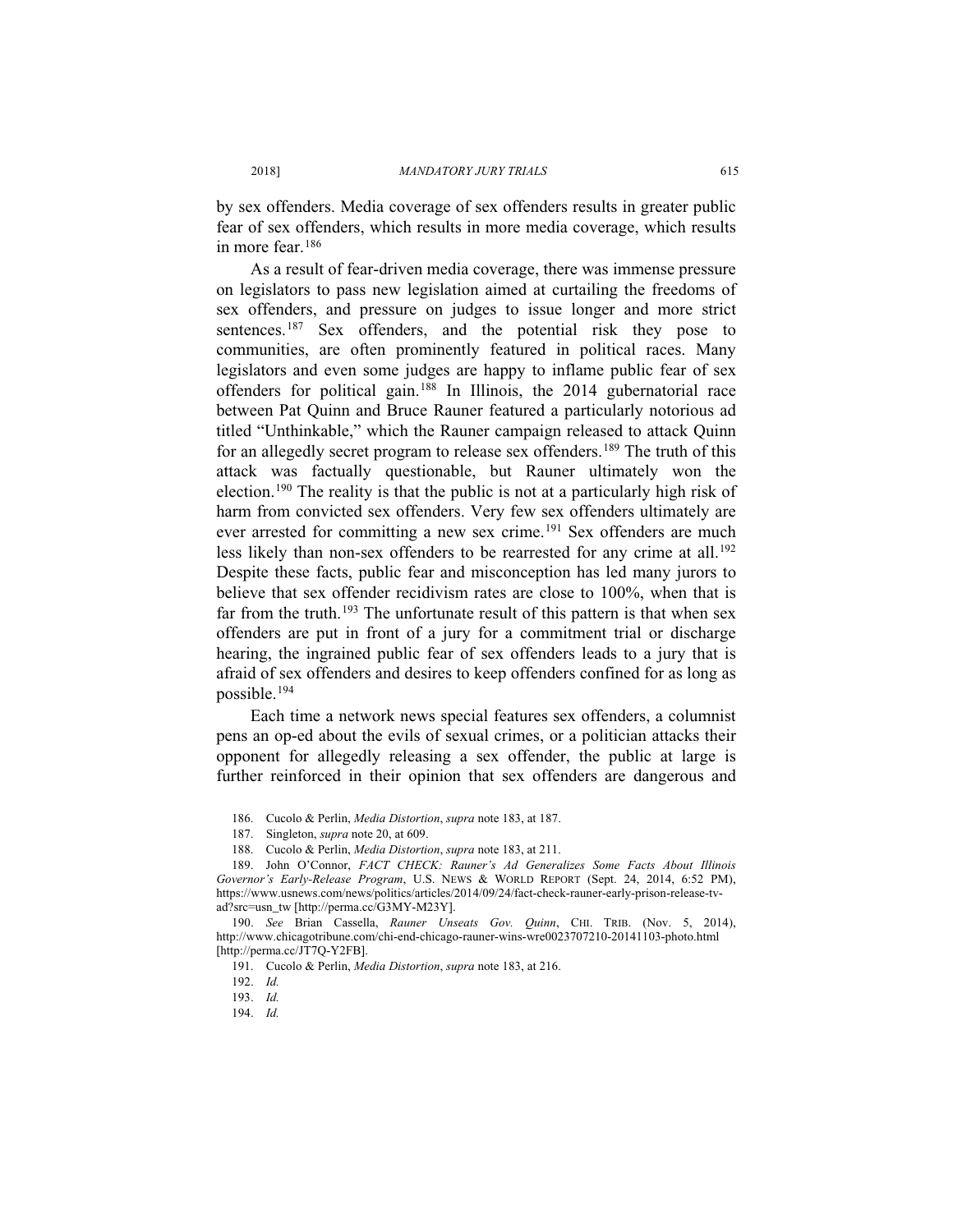#### 616 *CHICAGO-KENT LAW REVIEW* [Vol 93:2

despicable members of society who deserve the harshest condemnation.<sup>195</sup> Ultimately, an individual's knowledge of just one sexually violent crime can cause them to generalize their fear and biases against sex offenders as a whole class of individuals. These perceptions do not limit themselves just to the community, however. Fear, bias, and misconceptions also follow citizens into the jury room when they perform their civic duty and serve on an SVP commitment or discharge trial.196 When jurors act out of fear, it creates a greater risk that an SVP respondent will be confined beyond the point where they are actually dangerous, which results in a due process violation.

## 3. Effect of Juror Fears on Illinois SVP Respondents

The Illinois SVP Commitment Act allows for either the respondent, the respondent's lawyer, the State's Attorney, or the Attorney General to demand a jury trial in commitment proceedings.<sup>197</sup> If neither side demands a jury trial, then the case will be heard by a judge.<sup>198</sup> There are several factors a respondent must consider when choosing between a bench trial or a jury trial. The first factor that the respondent will need to consider is the ambiguity inherent in jury trials.<sup>199</sup> A jury trial is determined by twelve separate individuals, many of whom have never served on a jury before.<sup>200</sup> The respondent will have a difficult time determining the jury's tendencies, and will not be able to tailor a juror-specific defense to the prosecution's arguments.201 The second factor a respondent will need to consider is the relative lack of ambiguity that accompanies a bench trial.<sup>202</sup> The respondent's lawyer can determine a judge's tendencies by examining the judge's prior decisions, and the attorney may have also tried similar cases in front of the judge and be familiar with his or her way of thinking. The attorney also knows that the judge, unlike the jury, is well versed with the law and will require less explanation.<sup>203</sup> A judge may also be less biased toward sex offenders than the public at large from handling many sex offender cases. The third factor is the "ick" factor that often accompanies

- 202. *Id.* 203. *Id.*
- 

<sup>195.</sup> *Id.* at 185.

<sup>196.</sup> Uzi Segal & Alex Stein, *Ambiguity Aversion and the Criminal Process*, 81 NOTRE DAME L. REV. 1495, 1536 (2006).

<sup>197. 725</sup> ILL. COMP. STAT. 207/65(b)(2) (2016).

<sup>198.</sup> *Id.*

<sup>199.</sup> Segal & Stein, *supra* note 196, at 1498.

<sup>200.</sup> *Id.*

<sup>201.</sup> *Id.*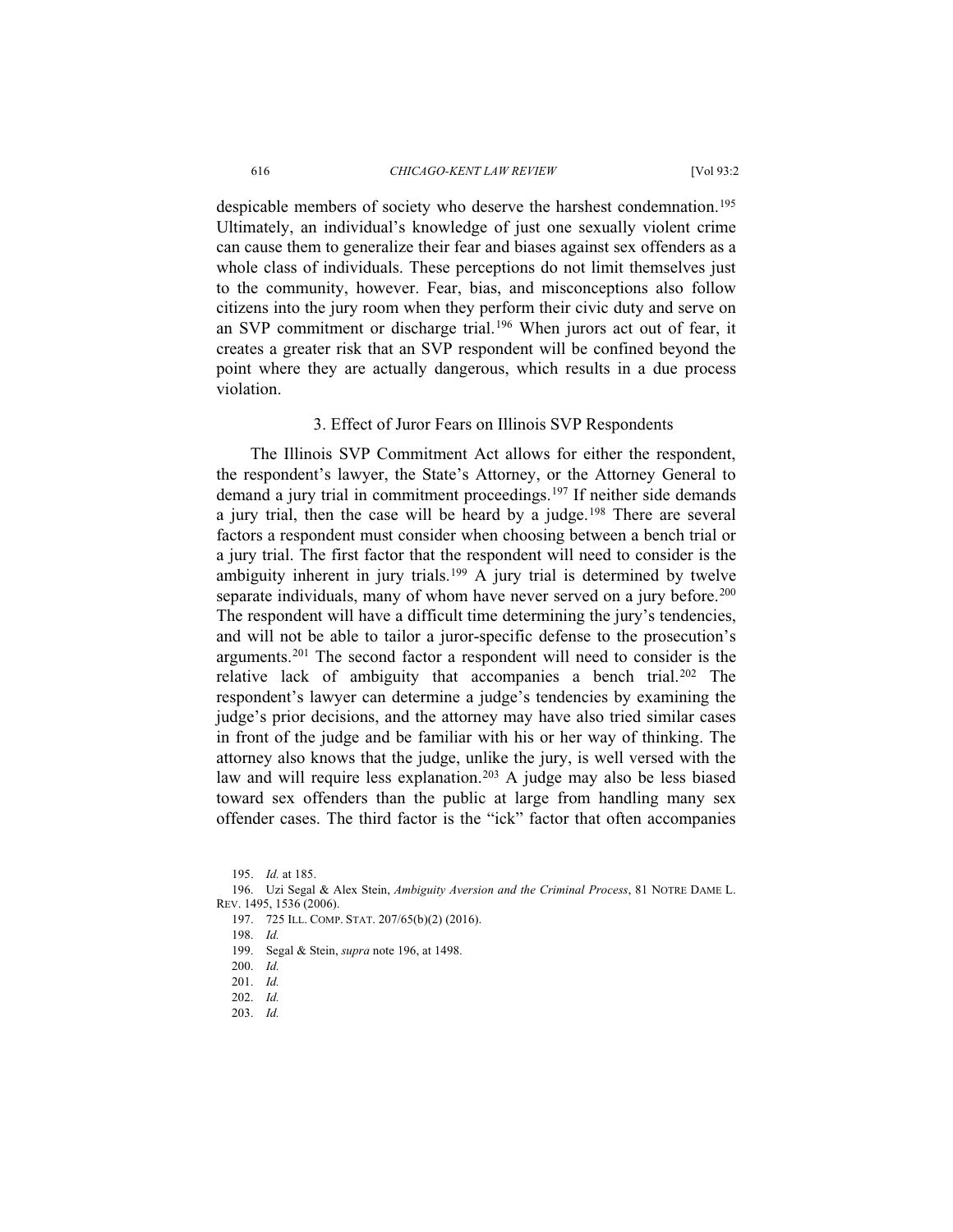SVP commitment and discharge trials. Because all SVPs have been convicted of a sexually violent crime, their trial will inevitably involve some discussion of past crimes, some of which may be disturbing. The average jury member may be unable to look past this when making their decision, whereas a judge seasoned in SVP trials may not be as heavily affected by the "ick" factor.

SVP respondents may also consider the trend in criminal law that bench trials are more likely to result in acquittals than jury trials.<sup>204</sup> Numerous studies have discovered that federal criminal trials that are tried in front of a judge as opposed to a jury are overwhelmingly more likely to result in acquittal.<sup>205</sup> The average conviction rate in federal jury trials since 1946 is 75%.206 Between 1995 and 2005, the federal jury conviction rate jumped up to 85%.207 In that same ten-year timeframe, conviction rates in federal bench trials was only 54%, almost 30% lower than the federal jury trial conviction rate.208 There are multiple explanations for this. First, for certain complex crimes, such as financial or corporate crimes, the inherent complexity in the evidence and defenses may lead to attorneys preferring a bench trial because the judge is more likely to understand the complex evidence than the jury.<sup>209</sup> Second, defendants who employ "legalistic" defenses, which may be legally viable but inconsistent with a jury's ingrained sense of justice, also benefit from bench trials.<sup>210</sup> Third, defendants whose cases involve "horrible facts or unpopular defendants that might repel a jury" often elect for a bench trial.<sup>211</sup> Unsurprisingly, sex offenders fall into this category.212 Jurors in cases where the facts are very horrific or outrageous can rush to judgment because of the inflammatory evidence, whereas a judge that is more familiar with these facts may not have his or her passions inflamed easily.<sup>213</sup>

After considering these factors, it is not surprising that SVP respondents may prefer their commitment or discharge trials to be heard by a judge rather than a jury. SVP cases are inherently complex. They often involve a large amount of testimony from psychologists and psychiatrists,

<sup>204.</sup> Andrew D. Leipold, *Why Are Federal Judges So Acquittal Prone?*, 83 WASH. U. L.Q. 151, 164–67 (2005).

<sup>205.</sup> Segal & Stein, *supra* note 196, at 1504; Leipold, *supra* note 204, at 164–65.

<sup>206.</sup> Leipold, *supra* note 204, at 164.

<sup>207.</sup> *Id.*

<sup>208.</sup> *Id.*

<sup>209.</sup> *Id.* at 169–70.

<sup>210.</sup> *Id.* at 177.

<sup>211.</sup> *Id.*

<sup>212.</sup> *Id.*

<sup>213.</sup> *Id.*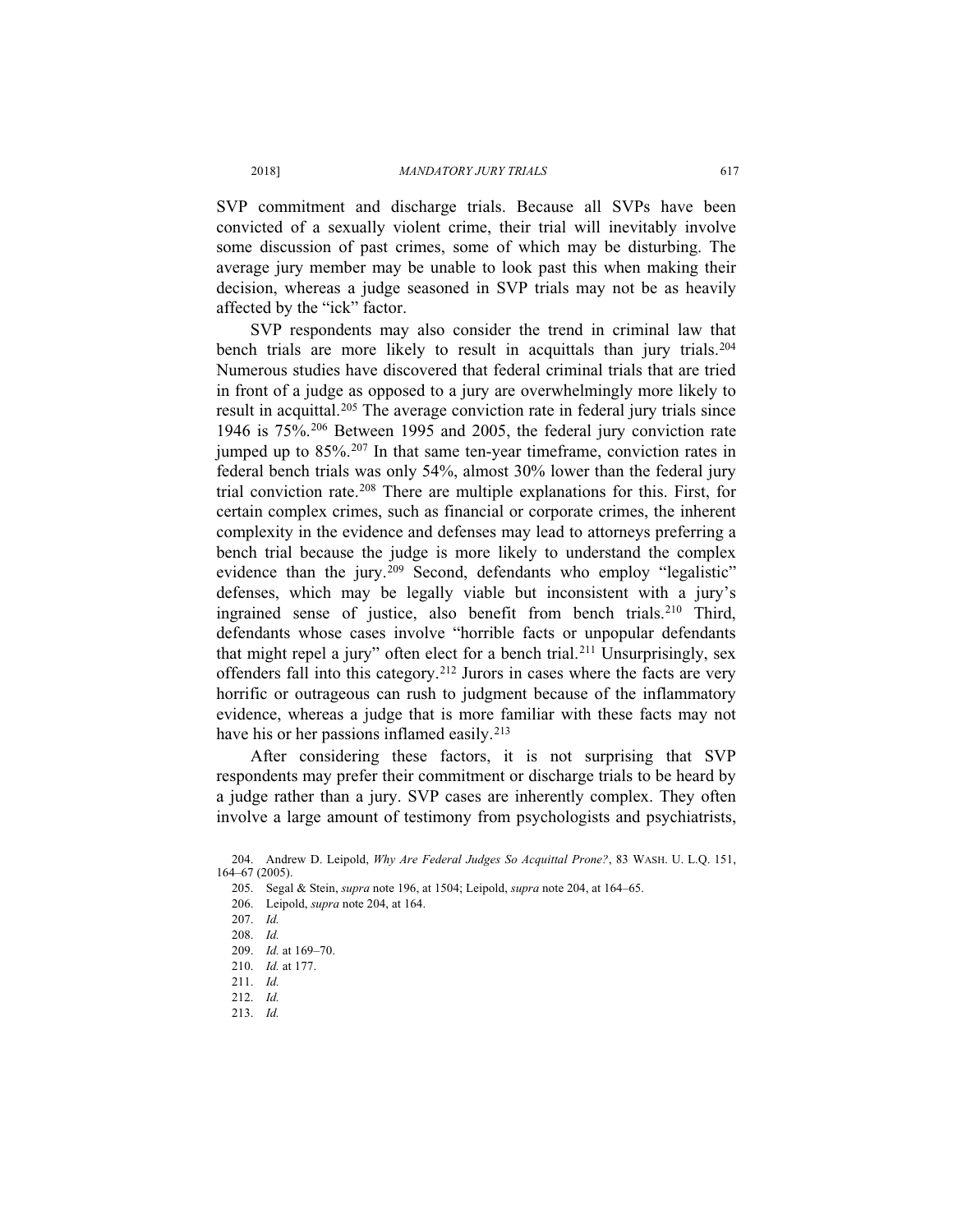#### 618 *CHICAGO-KENT LAW REVIEW* [Vol 93:2

who will offer opinions filled with field-specific terms and processes. This testimony can be very technical and repetitive, and can easily confuse an ordinary jury member who is unfamiliar with these terms. SVP trials are also subject to "legalistic" defenses that may be counter to a jury's ingrained sense of justice. It may be hard for a jury to understand that although a SVP may have committed horrific crimes, the question is only whether they are substantially probable to continue to commit crimes, not whether the person is socially desirable. Finally, and most significantly, many SVP trials contain horrible facts, unpopular defendants, and information that is likely to inflame the passions of the jury. It has already been established that there is bias in almost every community against sex offenders. Many juries may simply be unable to get past the nature of the crimes that a SVP respondent committed.

The decision of whether a judge or jury should hear the case is not the respondent's alone. The respondent can have a great rationale for preferring a bench trial as opposed to a jury trial, based on the considerations listed in the last two paragraphs. However, if the prosecutor unilaterally decides that he or she wishes to have a jury trial, a jury trial will be had. The prosecutor knows that the inherent biases of the jury members makes it much more likely that the respondent will be committed. The prosecutor knows that the continued commitment of sex offenders is something that can be politically useful for the State. A forced jury trial of an SVP respondent exposes the respondent to a higher risk of commitment than a bench trial would. The respondent faces a jury that must wade through complex issues, set aside ingrained biases against sex offenders, and look past sometimes horrific crimes that inflame the jurors' passions. An SVP respondent can have their liberty restricted by being placed in a TDF even though they do not meet the statutory criteria. An SVP respondent can also have their liberty restricted by remaining in the TDF well past the point that they are no longer a SVP. Thus, the unilateral right to a jury trial in the Illinois SVP Commitment Act leads to Due Process Clause violations against Illinois SVP respondents.<sup>214</sup> Any person who is deprived of their liberty without a compelling governmental reason, or has their liberty restricted beyond a reasonable period, has had their Fifth and Fourteenth Amendment due process rights violated.

The substantial effect that jury trials have on the commitment and discharge of SVP respondents becomes very clear when examining the census reports maintained by the Illinois Department of Human Services.

214. *See* 725 ILL. COMP. STAT. 207/35 (2016).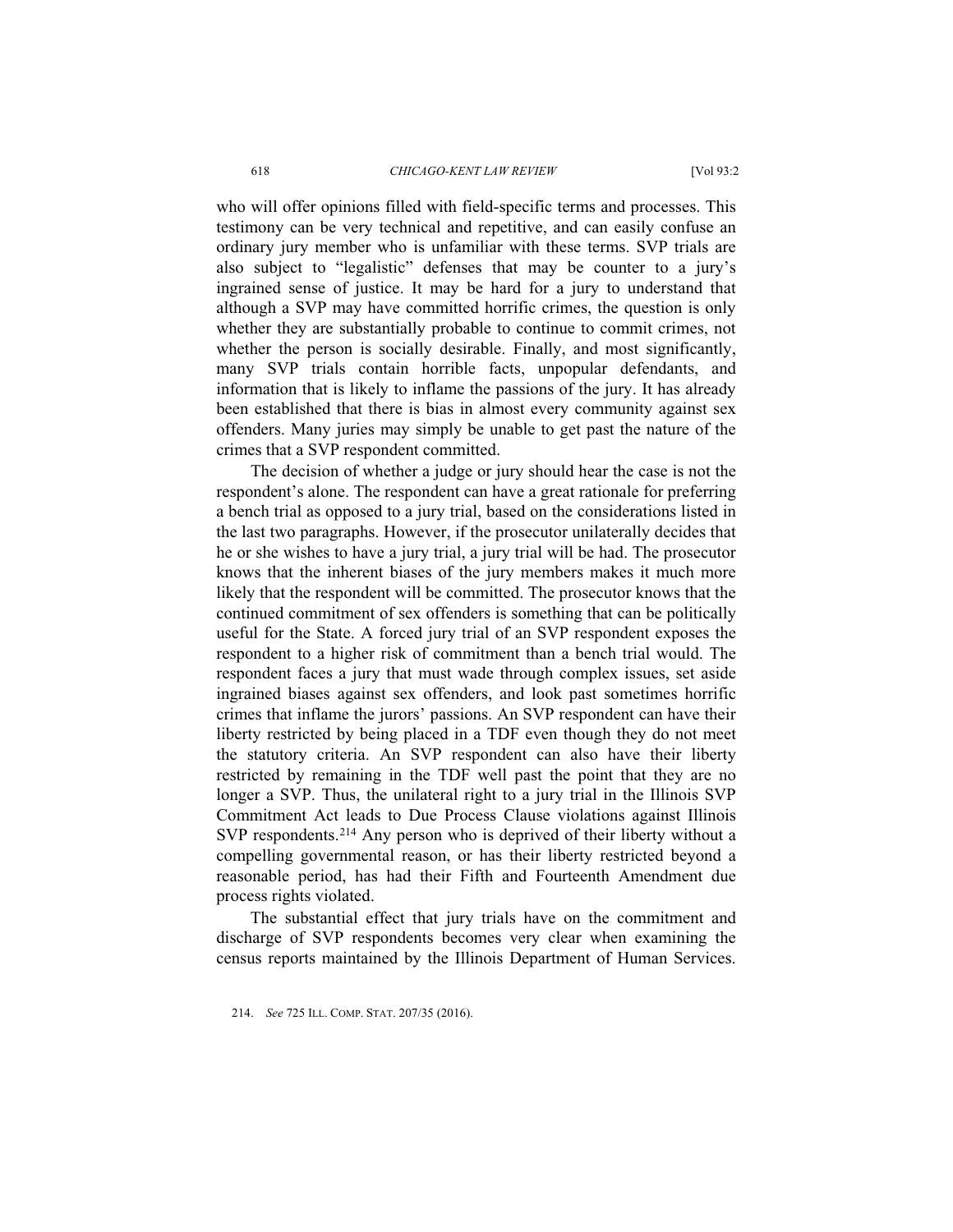#### 2018] *MANDATORY JURY TRIALS* 619

DHS keeps a monthly census of the respondents confined in TDFs, beginning with the inception of the program in 1998.<sup>215</sup> In January of 1998, just four respondents were confined in a TDF through the SVP Commitment Act.216 As of December 2016, this number has swelled to 562 respondents.217 Nearly every month, more individuals are committed to TDFs under this Act. In the entirety of the SVP Commitment Act's nearly eighteen-year existence, only sixteen respondents have ever been discharged under the Act.218 This means that the Illinois SVP Commitment Act has a discharge rate of just 2.8%. In contrast, forty-six respondents have died while at a TDF, for a death rate 8.4%.<sup>219</sup> This means that an individual committed under the SVP Commitment Act is four times more likely to die at a TDF than to be discharged. The effects of the SVP Commitment Act's jury trial provisions are even more apparent when examining the number of individuals who receive conditional release as opposed to full discharge. Remember, an individual who seeks conditional release does not go in front of a jury, and is only tried by a judge. Since the inception of the SVP Commitment Act, ninety-eight respondents have received conditional release, as opposed to the just sixteen respondents who have been released through full discharge.<sup>220</sup> Respondents who face a bench trial for conditional release are more likely to prevail than respondents who are forced to be tried by a jury when seeking full discharge.

## III. LEGISLATIVE AND JUDICIAL REMEDIES TO DUE PROCESS VIOLATIONS

Because the Illinois SVP Commitment Act has been declared constitutional by the Illinois Supreme Court, there are only two means to amend or strike down the prosecutor's jury trial provisions that lead to due process violations. The first means is the legislative process. The Illinois SVP Commitment Act was enacted through the legislative process, and was passed through both houses of the Illinois General Assembly and signed into law by Governor Jim Edgar.221 The SVP Commitment Act can be

<sup>215.</sup> ILL. DEP'T OF HUMAN SERVS., RESIDENT CENSUS—MONTHLY SUMMARY (2016).

<sup>216.</sup> *Id.*

<sup>217.</sup> *Id.*

<sup>218.</sup> *Id.*

<sup>219.</sup> *Id.*

<sup>220.</sup> *Id.*

<sup>221.</sup> *See* 725 ILL. COMP. STAT. 207/1 (2016); *see also* 1997 Ill. Legis. Serv. 90-40 (West); ILL. DEP'T OF HUMAN SERVS., 2008 ILLINOIS HUMAN SERVICES PLAN 61 (2009),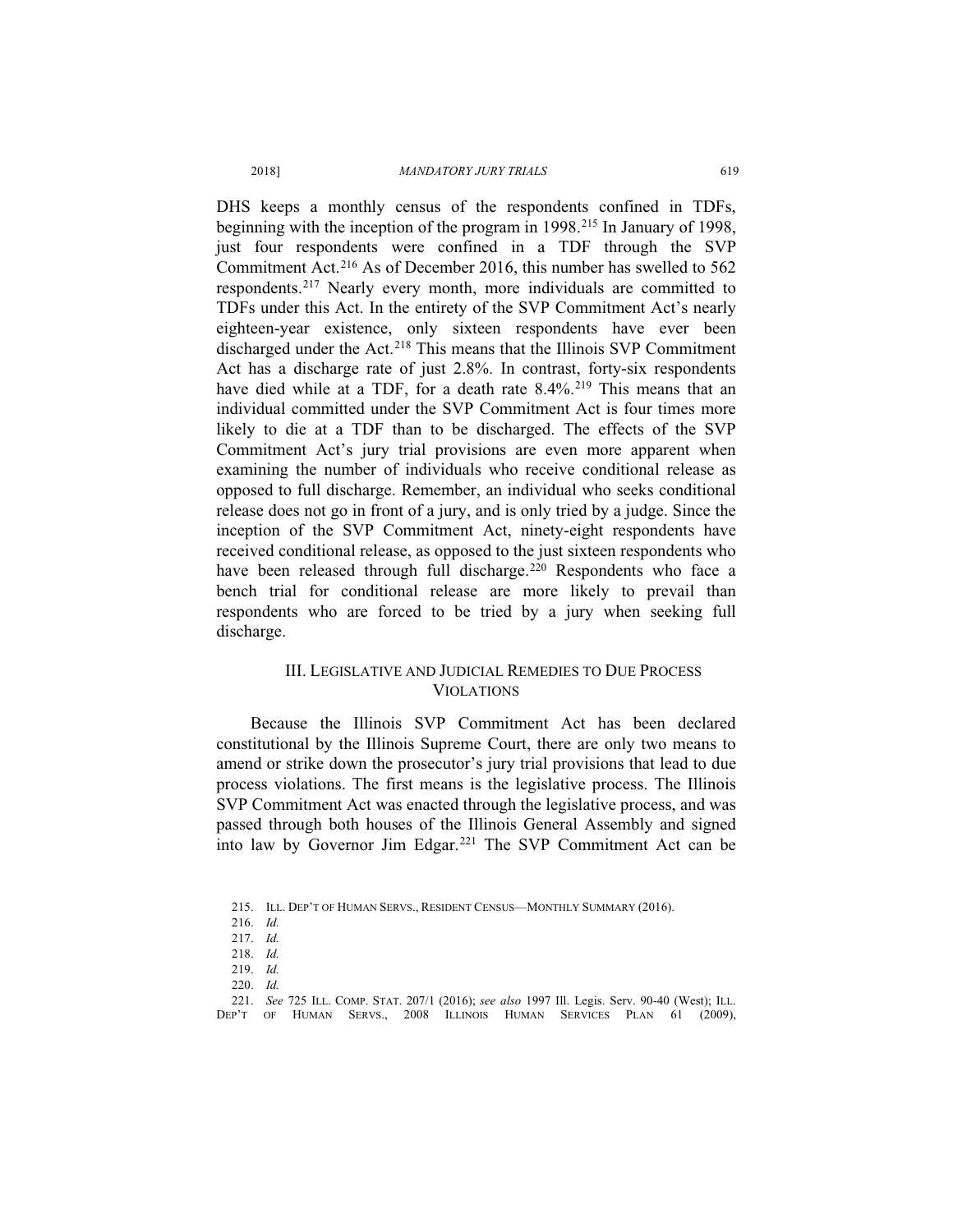amended by the same process it was enacted. New legislation that proposes to amend the SVP Commitment Act could be proposed in both the Illinois House of Representatives and the Illinois Senate, passed by both chambers, and submitted to the governor for his signature.<sup>222</sup> However, any legislation that is viewed as granting leniency to sex offenders is likely to be politically toxic, and unlikely to be passed by the Legislature and signed into law.223 The more likely, yet still difficult path to remedying the jury right provisions is through the judicial process. In the following sections, this Note will examine the path, and likelihood of success, in challenging the constitutionality of the Illinois SVP Commitment Act's jury trial provisions in the legislative and judicial systems.

## *A. Legislative Amendments to Illinois SVP Commitment Act*

The process of amending an existing law begins with the introduction of the bill in either the Illinois House of Representatives or the Illinois Senate.<sup>224</sup> If the bill receives a majority of votes in both houses of the General Assembly, it is then sent to the Governor, who may choose to sign the bill into law or veto the bill.<sup>225</sup> This is the process by which any amendment to the Illinois SVP Commitment Act would have to proceed. There are both positives and negatives to this approach. On the positive side, the Illinois SVP Act has already been amended by a bill passed through both Houses of the General Assembly and signed by the Governor. Just this past year, the Illinois General Assembly passed Public Act 99-628, titled "An Act concerning criminal law."226 Public Act 99-628 made a number of changes to existing Illinois laws, such as the Sex Offender Management Board Act, Juvenile Court Act of 1987, the Rights of Crime Victims and Witnesses Act, and the Illinois SVP Commitment Act.<sup>227</sup> Specifically, Public Act 99-628 amended section 15 of the SVP Commitment Act, which contains the requirements and contents for the SVP petition filed by the prosecutor.<sup>228</sup> The amendment was a relatively minor one, affecting the timeline of when the SVP petition should be

224. ILL. CONST. art. IV, § 8.

- 226. 2016 Ill. Legis. Serv. 99-628 (West).
- 227. *Id.*
- 228. 725 ILL. COMP. STAT. 207/15 (2016).

http://www.dhs.state.il.us/OneNetLibrary/27897/documents/StatePlans/HSP2009.pdf [https://perma.cc/45B6-XVZV].

<sup>222.</sup> *See* ILL. CONST. art. IV, § 8.

<sup>223.</sup> Cucolo & Perlin, *Media Distortion*, *supra* note 183, at 215.

<sup>225.</sup> *Id.*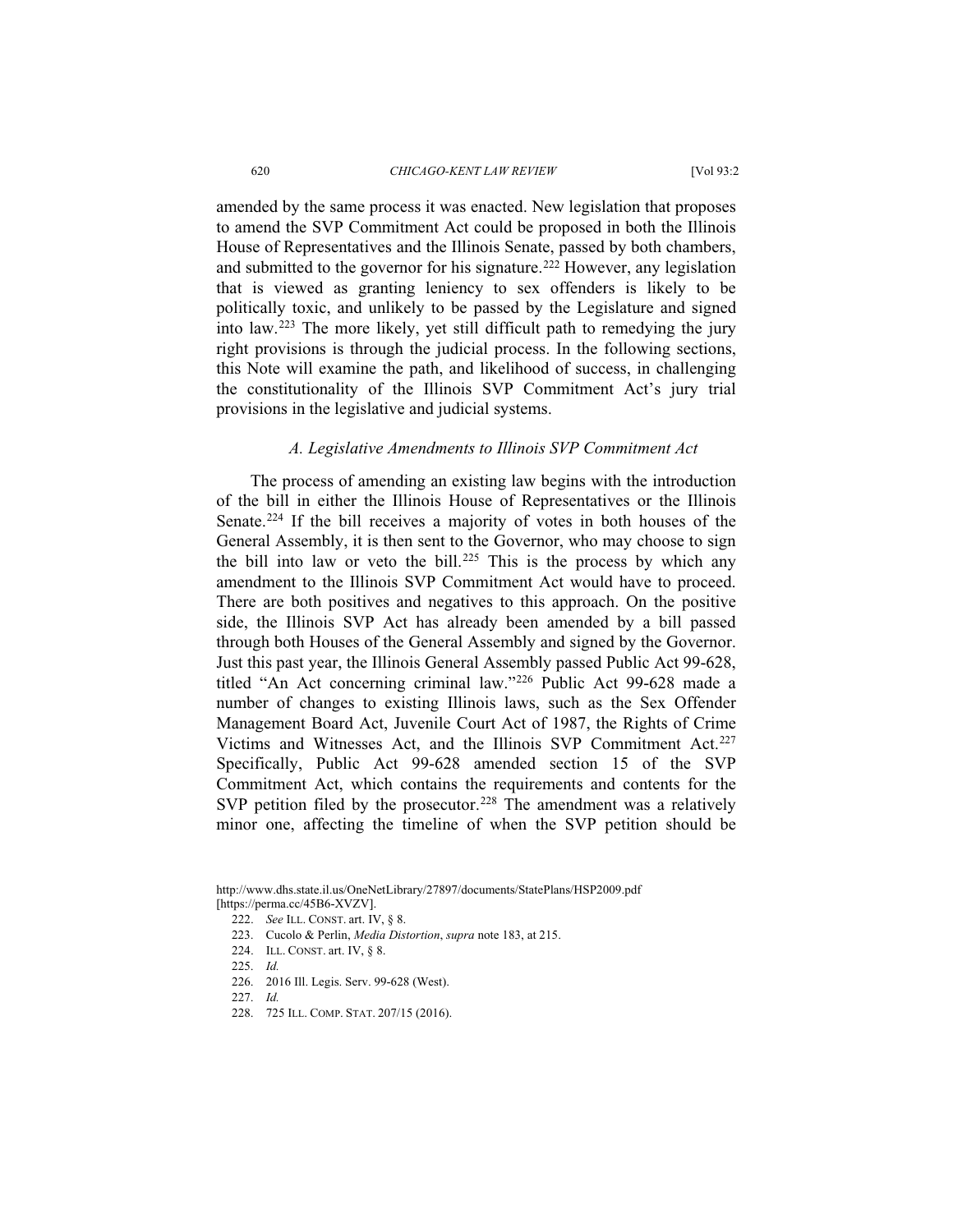filed.229 Public Act 99-628 changed section 15 to read, "[t]he petition must be filed no more than 90 days before discharge or entry into mandatory supervised release from a Department of Corrections or aftercare release from the Department of Juvenile Justice correctional facility."230 The amendment added the phrase "or aftercare release from" a Juvenile Justice facility.231 This is a minor change, and one that expands the class of individuals who can be named in a SVP petition. Public Act 99-628 establishes that the Illinois General Assembly is at lease familiar with the process of passing an amendment to the Illinois SVP Commitment Act, and it is plausible that the jury trial provisions in the act could be remedied through legislative action.

The fact that the Illinois General Assembly has recently amended the Illinois SVP Commitment Act does not mean that the political reality surrounding sex offenders has at all changed. This is because, as discussed in previous sections of this Note, there are many politicians who play to their constituents' ingrained fears of sex offenders in order to gain political points.232 The 2016 election cycle in Illinois featured a number of political advertisements in which politicians criticized their opponents for perceived support of sex offenders.<sup>233</sup> The race between incumbent Democratic Illinois Congressman John Bradley and Republican Dave Severin for the seat in Illinois's 117th District featured political ads slamming Bradley over perceived support for sexual predators.<sup>234</sup> Representative Bradley was featured in ads supporting former Illinois Congressman Keith Farnham, who was later convicted of possession of child pornography.<sup>235</sup> Severin used Bradley's support of a man who was convicted of a sex crime as an attack on Bradley's judgment.236 On election day, Severin won the race and ousted Bradley from his seat.<sup>237</sup>

232. Cucolo & Perlin, *Media Distortion*, *supra* note 183, at 206.

<sup>229.</sup> Pub. Act 99-628, sec. 25, § 15, 1997 Ill. Legis. Serv. 99-628 (West).

<sup>230.</sup> *Id.*

<sup>231.</sup> *Id.*

<sup>233.</sup> Roni LeForge, *Attack Ads: Why Are We Talking About Sex Offenders?*, WSIL-TV (Oct. 18, 2016, 6:08 PM), http://www.wsiltv.com/story/33421489/attack-ads-why-are-we-talking-about-sexoffenders [https://perma.cc/AA7C-XAM2].

<sup>234.</sup> Rich Miller, *Sex Offender Ads Proliferating: GOP Adopts Longtime Tactic of Democrats*, SAUKVALLEY.COM (Oct. 10, 2016), http://www.saukvalley.com/2016/10/10/rich-miller-sex-offenderpolitical-ads-proliferating/cslnocf/ [https://perma.cc/QX2T-4PTZ ].

<sup>235.</sup> *Id.*

<sup>236.</sup> *Id.*

<sup>237.</sup> *Severin Beats Bradley in 117th District*, WSIL-TV (Nov. 1, 2016, 11:19 AM), http://www.wsiltv.com/story/33558716/severin-beats-bradley-in-117th-district [https://perma.cc/E8PG-U96C].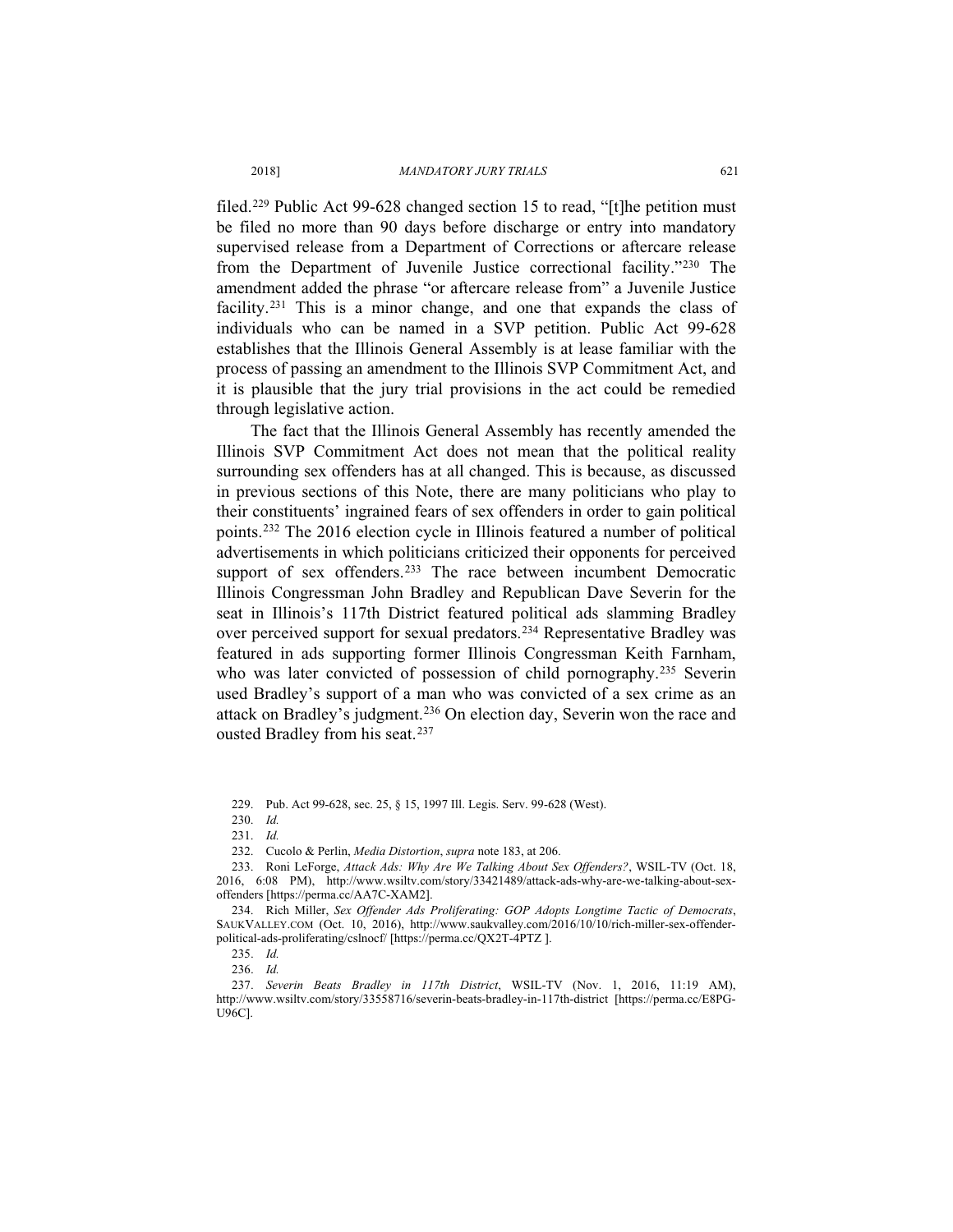#### 622 *CHICAGO-KENT LAW REVIEW* [Vol 93:2

This race was not the only one to feature a politician being attacked for perceived support of sex offenders. Sex offenders were used as ammunition for political attacks in the 2016 races for Illinois's 76th, 79th, and 155th Congressional Districts.<sup>238</sup> Many of these candidates' perceived connections to sex offenders were tenuous at best. In the race for the 79th District, Republican Lindsey Parkhurst was attacked for previously defending a sex offender while working as a criminal defense attorney.<sup>239</sup> In the race for the 76th District, Republican Jerry Long was attacked for renting a home to a convicted sex offender.<sup>240</sup> Considering that politicians have been attacked, and lost races, over such lower forms of "support" of sex offenders as renting a home to an offender or even just knowing an offender, it is not hard to imagine the attacks a politician would receive if they were seen as supporting legislation that appeared to make it easier for sex offenders to be released. This is likely how amending the jury trial provisions of the Illinois SVP Commitment Act would be perceived. It is therefore highly unlikely that the legislative process offers SVP respondents any prospect of relief from the due process violations that occur from the prosecutor's right to a jury trial.

## *B. Judicial Remedies to Due Process Violations of SVP Commitment Act*

## 1. Illinois Judicial System

The Illinois Supreme Court declared the Illinois SVP Commitment Act constitutional in *In re Samuelson*. <sup>241</sup> This decision certainly does not preclude the Illinois Supreme Court from revisiting its decision in this case, or from determining the constitutionality of certain provisions of the SVP Commitment Act. In fact, many attorneys who represent SVP respondents actively attempt to litigate and appeal provisions of the SVP Commitment Act in hopes of going before the Illinois Supreme Court. However, in terms of evaluating the likelihood that the Illinois Supreme Court will rule that the SVP Commitment Act in an unconstitutional violation of the Illinois Constitution, it is almost as unlikely that the Illinois Supreme Court would overturn the jury trial provisions as it is that Illinois legislators would amend these provisions. Illinois has an elected judiciary, and judges and

<sup>238.</sup> Miller, *supra* note 234.

<sup>239.</sup> *Id.*

<sup>240.</sup> *Id.*

<sup>241.</sup> *In re* Samuelson, 727 N.E.2d 228, 237–38 (Ill. 2000).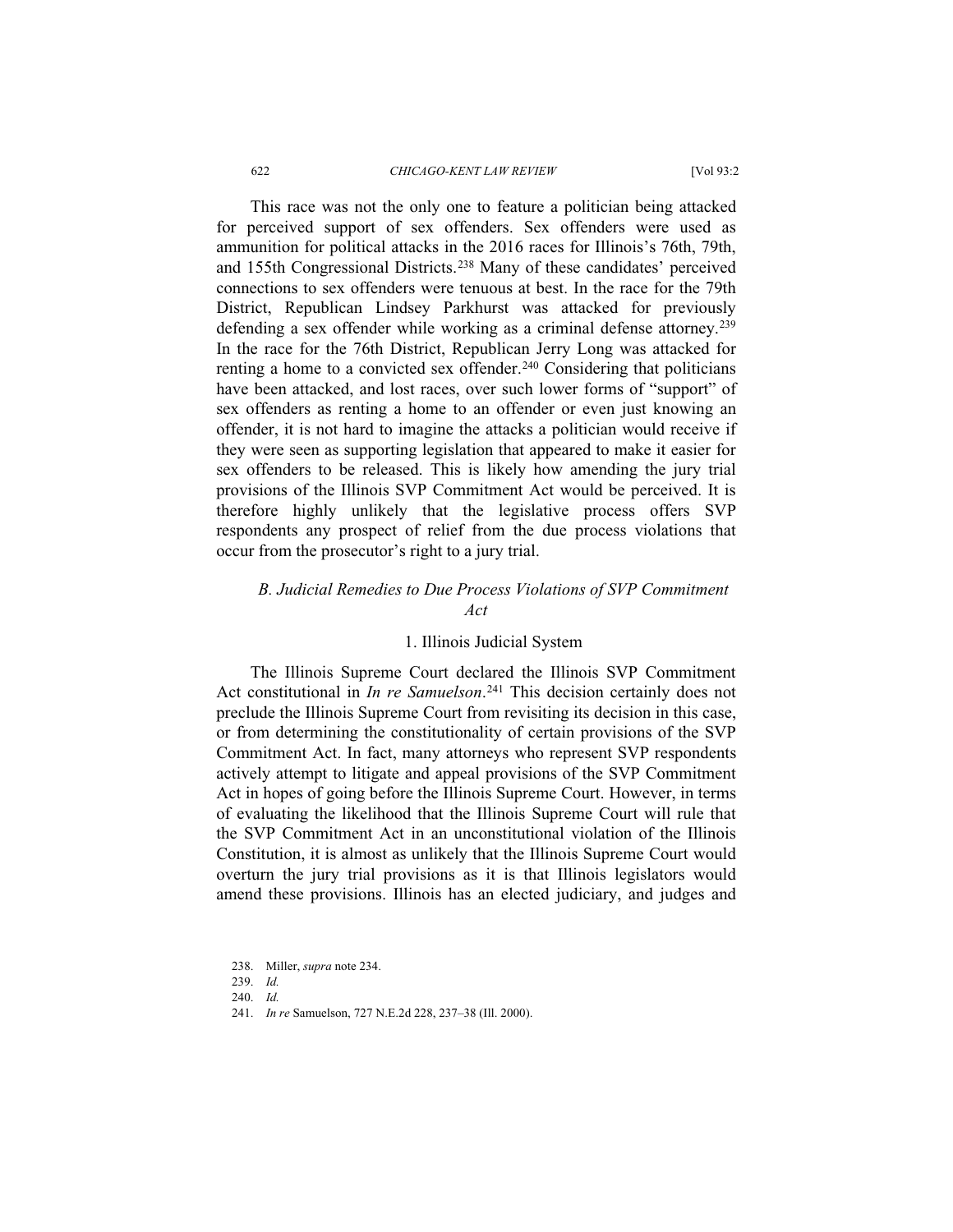judicial candidates are subject to many of the same political pressures that Illinois legislators face.

Illinois's history of an elected judiciary predates Illinois's own addition to the Union as a state.<sup>242</sup> As Illinois's population continued to grow throughout the nineteenth and twentieth centuries, more and more elected judges were added, creating an unruly and highly politicized court structure.<sup>243</sup> To attempt to solve this issue, Illinois adopted Article VI of its new constitution in 1970, which created a unified, three-tier judicial system in which all judges are elected in partisan elections after being nominated by petition or through the primary process.<sup>244</sup> There are a number of concerns regarding how a system with elected judges results in rulings that are partial and politically motivated, especially in Illinois.<sup>245</sup> Because Illinois judges will at one point have to run in an election, many judges will avoid controversial decisions, curb their support for criminal defendants, and become more conservative in deciding cases in order to prevent political backlash.246 Much like legislators, elected judges in Illinois "are not immune from the impact of 'moral panics,' flowing from 'the public's passive acceptance of media and politician-driven images of the nature and extent of crime.<sup>'"247</sup> For judges, sentences and verdicts issued in SVP cases have a very high salience with the public, and can lead to a great amount of media coverage and negative reactions from political groups and voters.<sup>248</sup> For example, in the 2004 campaign for a seat on the Illinois Supreme Court, Democratic Supreme Court candidate Gordon E. Maag blasted his Republican opponent, Lloyd A. Karemier, for being too lenient with pedophiles, while Karemier accused Maag of releasing a defendant who tortured an elderly woman.<sup>249</sup> Karemier ultimately prevailed in a race that saw between eight to ten million dollars expended by outside groups and donors.250 This race epitomizes the challenges of convincing the elected

242. Mary Eileen Weicher, Mentorship Article, *The Expansion of the First Amendment in Judicial Elections*: *Another Cause for Reform*, 38 LOY. U. CHI. L.J. 833, 839 (2007).

243. *Id.* at 840.

244. *Id.* at 842.

245. Ryan L. Souders, Note, *A Gorilla at the Dinner Table*: *Partisan Judicial Elections in the United States*, 25 REV. LITIG. 529, 558 (2006).

246. Weicher, *supra* note 242, at 835.

247. Cucolo & Perlin, *Media Distortion*, *supra* note 183, at 218–19 (quoting Andrew Taslitz, *The Criminal Republic: Democratic Breakdown as a Cause of Mass Incarceration*, 9 OHIO ST. J. CRIM. L. 133, 174 (2011)).

248. *Id.* at 219.

249. Souders, *supra* note 245, at 558.

250. Ann Knef, *#1 News Story: Karmeier Wins Costliest State SC Race; Maag Not Retained*, MADISON-ST. CLAIR REC. (Dec. 28, 2004, 5:28 AM), https://madisonrecord.com/stories/510559082-1 news-story-karmeier-wins-costliest-state-sc-race-maag-not-retained [https://perma.cc/5HFN-X6AU].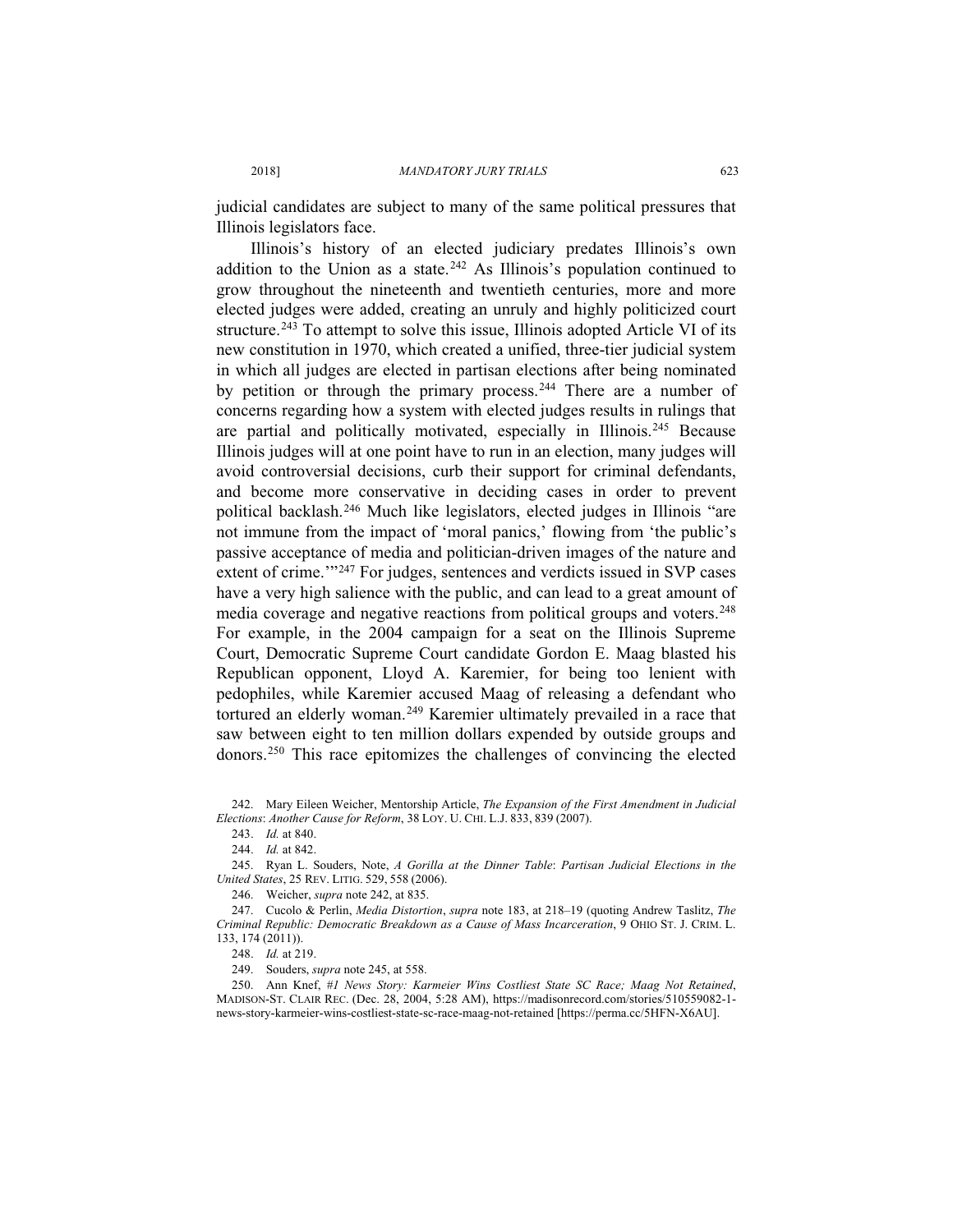members of the Illinois judiciary to strike down jury trial provisions in the Illinois SVP Commitment Act, as any judge who rules in favor of SVP respondents could have his decision come back to haunt him or her in a political opponent's attack ad.

#### 2. Federal Judicial System

The fact that the U.S. Supreme Court twice validated the constitutionality of SVP commitment laws in *Kansas v. Crane* and *United States v. Comstock* initially makes the prospect of changing SVP laws through the federal judicial system seem daunting. First, federal prisoners can only be committed as SVPs if they commit a federal crime, and most sexually violent offenses are tried in state court.<sup>251</sup> Second, the Supreme Court is usually highly deferential to its previous decisions through the principle of *stare decisis*. <sup>252</sup> Third, the Supreme Court in recent years has not been viewed as particularly defendant-friendly on criminal law and its related issues, which would presumably include SVP Commitment laws.253 Fourth, federal courts may be unwilling to reach into the realm of state law and declare specific state programs unconstitutional. Despite these drawbacks, the federal judicial system still offers the most realistic and promising opportunity for SVP respondents to obtain relief from the due process violations of the Illinois SVP Commitment Act.

The first advantage of challenging the Illinois SVP Commitment act in federal court is that federal judges, unlike both Illinois judges and Illinois legislators, are not elected, but rather appointed.<sup>254</sup> Federal judges are appointed by the president under Article III, Section 1 of the Constitution, and are then sent to the Senate for confirmation.<sup>255</sup> Once the judges are confirmed, they receive an appointment that can only be ended by their death, retirement, or impeachment.256 Because federal judges do not have to run in elections, they are not subject to the same political pressures and citizen fears that elected officials and judges are. This gives federal judges a necessary level of insulation in making their decisions.257 Federal judges

256. Bertrall L. Ross II, Response, *Reconsidering Statutory Interpretive Divergence Between Elected and Appointed Judges: A Response to Aaron-Andrew P. Bruhl and Ethan J. Leib,* Elected Judges and Statutory Interpretation*, 79 U Chi L Rev 1215 (2012)*, 80 U. CHI. L. REV. DIALOGUE 53, 62 (2013).

257. Leipold, *supra* note 204, at 171.

<sup>251. 18</sup> U.S.C. § 4248(a) (2016).

<sup>252.</sup> Charles N. W. Keckler, *The Hazards of Precedent: A Parameterization of Legal Change*, 80 MISS. L.J. 105, 146 (2010).

<sup>253.</sup> *Id.* at 147.

<sup>254.</sup> U.S. CONST. art. III § 1.

<sup>255.</sup> *Id.*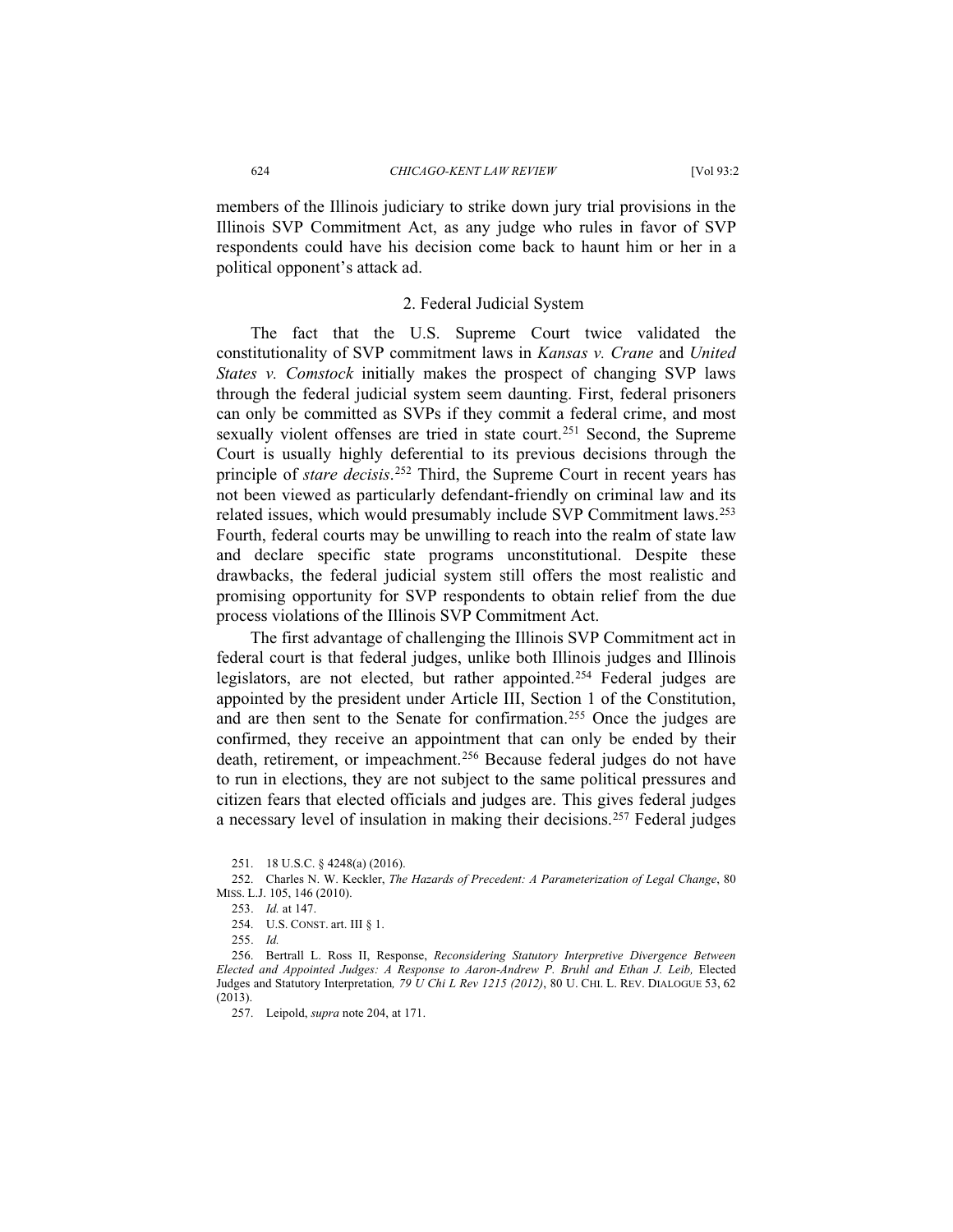do not need to fear that their decisions will be used against them in political ads, and as a result they can rule according to their own intellect and judgment, without considering political pressures.<sup>258</sup> This partly explains why the acquittal rate is so much higher in federal court than in state courts,

as federal judges need not worry about political blowback from their decisions.259 This protection makes federal judges perfect candidates to evaluate the due process claims of SVP respondents in a vacuum, without any of the fears, biases, and confusion that the public as a whole has regarding sex offenders.

The second benefit of challenging the Illinois SVP Commitment Act in federal court is that there is already a framework for how to prove that an SVP commitment program violates SVP respondents' due process rights. Justice Kennedy warned in *Kansas v. Hendricks* that if SVP programs were enacted as "a sham or mere pretext" for confining individuals past the point where they are no longer dangerous, the program would be unconstitutional.260 Federal judges can use and have used Justice Kennedy's words to examine SVP programs to determine if any part of the act is being used as pretext for preventing non-dangerous offenders from being released. If a respondent can prove to a federal judge that the jury trial provisions of the Illinois SVP Commitment Act result in respondents being held beyond the point that they are no longer dangerous, federal judges could strike down the provision, or the law as a whole, and cite Justice Kennedy's warning as precedent.

The Supreme Court has not yet specifically addressed the question of the standard of scrutiny that should be applied to SVP's due process claims. The Eighth Circuit in *Karsjens v. Piper* believes the standard is rational basis scrutiny, because SVPs do not have a fundamental liberty interest at stake in their confinement.<sup>261</sup> This approach has not been adopted by other circuit courts. However, Supreme Court precedent provides that the test for evaluating a challenge that involves a fundamental liberty is whether the means used by the government to take away someone's liberty is narrowly tailored to serve a compelling governmental interest.<sup>262</sup>

If SVP respondents are able to convince the Supreme Court that they do have a fundamental liberty in their right not to be confined beyond the point where they are dangerous, the Illinois government will carry a heavy

262. Washington v. Glucksberg, 521 U.S. 702, 721 (1997).

<sup>258.</sup> Souders, *supra* note 245, at 552–53.

<sup>259.</sup> *Id.*

<sup>260.</sup> Kansas v. Hendricks, 521 U.S. 346, 360 (1997).

<sup>261.</sup> Karsjens v. Piper, 845 F.3d 394, 407–08 (8th Cir. 2017).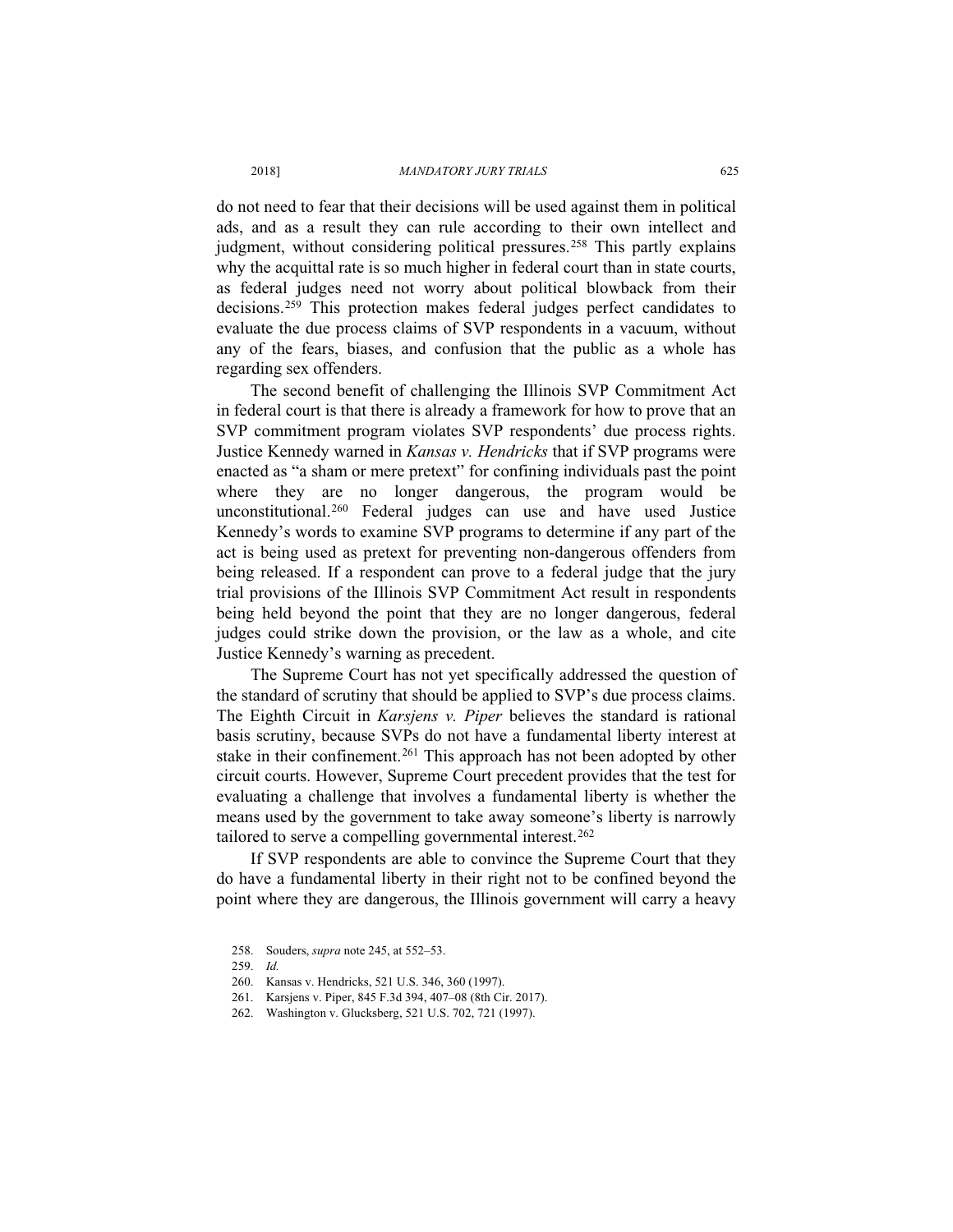burden in overcoming strict scrutiny. Even if the government has a compelling interest in taking the liberty of sex offenders, under the strict scrutiny standard, it must be able to show that it is taking this liberty in the least restrictive means possible.<sup>263</sup>

The final reason why the federal judicial system offers the best chance for declaring sections of the Illinois SVP Commitment Act unconstitutional is that federal courts are in a unique position to consider the totality of a SVP law, and examine how effective the law has been in achieving its stated purpose. Illinois legislators and Illinois judges may be uncomfortable in declaring that an act or provision that they have enacted and ruled on may actually be unconstitutional. However, federal judges do not have these worries, as they do not personally represent the people of Illinois. Federal judges can also evaluate the Illinois SVP Commitment Program in the context of other state programs, such as that of Minnesota and Missouri, to judge its constitutionality. After the challenges in federal district court in Minnesota and Missouri resulting in concerns of the constitutionality of SVP laws, federal judges may feel as if there is momentum to truly evaluate the effectiveness of these laws and programs. It has now been close to twenty years since the Illinois SVP Commitment Act was signed into law.264 This is a significant amount of time for a federal judge to survey to evaluate the effectiveness and constitutionality of the SVP Commitment Act. With the recent decisions in Minnesota and Missouri, it is possible that time has not been kind to these programs, and that federal judges are reevaluating the constitutionality of SVP programs. For these reasons, a 42 U.S.C. § 1983 constitutional claim alleging that the jury trial provisions of the Illinois SVP Commitment Act result in detention past the time when a person is dangerous, in violation of the Due Process Clause of the Fifth and Fourteenth Amendments, has the best chance of success in federal court.

#### **CONCLUSION**

The issue of the constitutionality of SVP programs is a difficult one, both legally and politically. Because of the nature of sex offenders and sexually violent crimes, there is little to no public advocacy for the rights of sex offenders. Much of the public would rather risk the constitutional liberties of these criminals than risk that these criminals harm even one person after being released. Political pressures make it a near certainty that

<sup>263.</sup> *Id.* 264. *See* 725 ILL. COMP. STAT. 207/1 (2016).